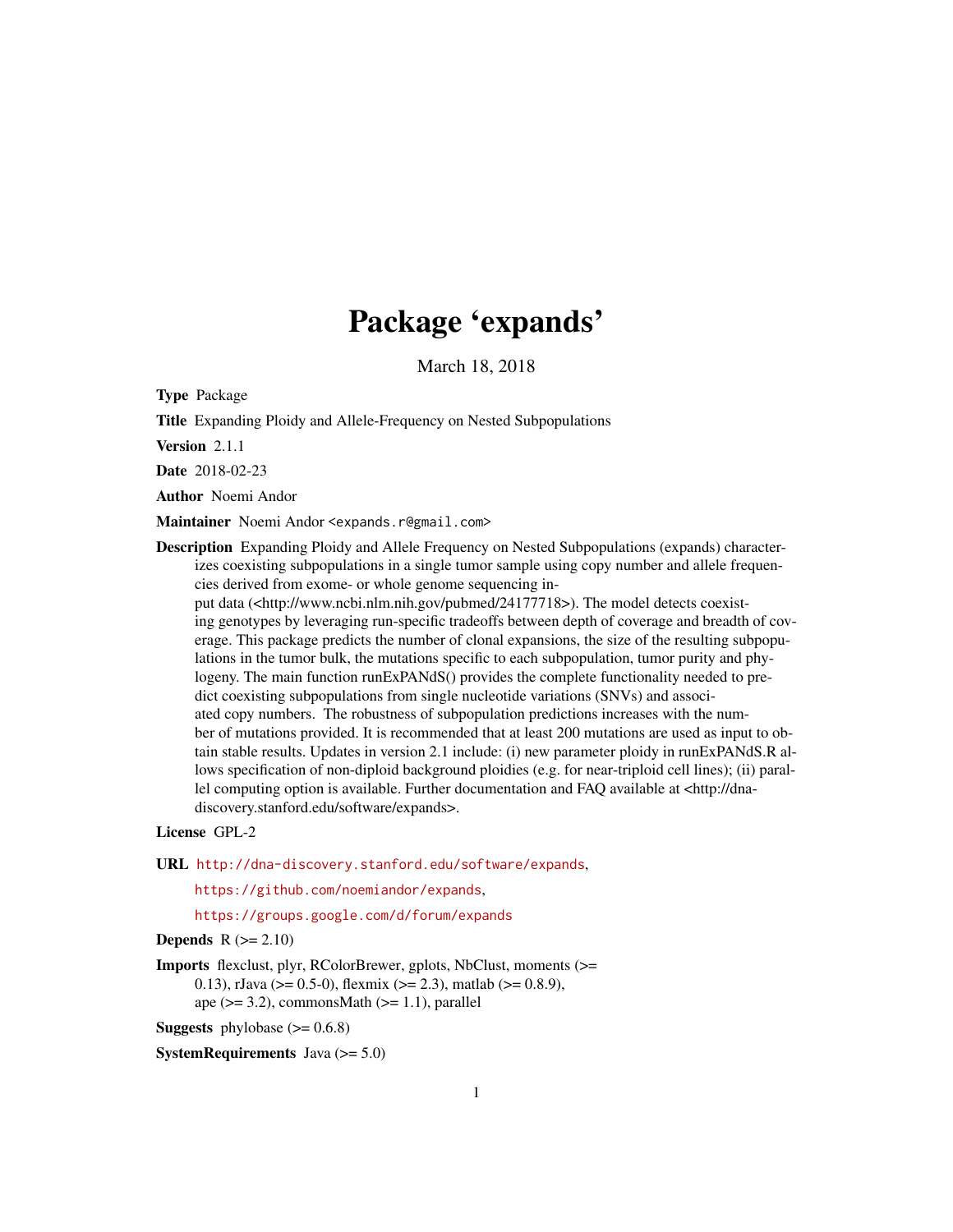<span id="page-1-0"></span>NeedsCompilation no Repository CRAN Date/Publication 2018-03-18 19:30:09 UTC RoxygenNote 6.0.1

## R topics documented:

|       | $assignQuantity To SP \dots \dots \dots \dots \dots \dots \dots \dots \dots \dots \dots \dots \dots \dots \dots \dots \dots \dots$ |  |
|-------|------------------------------------------------------------------------------------------------------------------------------------|--|
|       |                                                                                                                                    |  |
|       |                                                                                                                                    |  |
|       |                                                                                                                                    |  |
|       |                                                                                                                                    |  |
|       |                                                                                                                                    |  |
|       |                                                                                                                                    |  |
|       | gather EXPANDS output $\ldots \ldots \ldots \ldots \ldots \ldots \ldots \ldots \ldots \ldots \ldots \ldots$                        |  |
|       |                                                                                                                                    |  |
|       |                                                                                                                                    |  |
|       |                                                                                                                                    |  |
|       |                                                                                                                                    |  |
|       |                                                                                                                                    |  |
| Index |                                                                                                                                    |  |

<span id="page-1-1"></span>assignMutations *Mutation Assignment*

#### Description

Assigns mutations to previously predicted subpopulations.

#### Usage

```
assignMutations(dm, finalSPs, max_PM=6, cnvSPs=NULL, ploidy = 2, verbose = T)
```

| dm | Matrix in which each row corresponds to a mutation. Has to contain at least the         |
|----|-----------------------------------------------------------------------------------------|
|    | following column names:                                                                 |
|    | <b>chr</b> - the chromosome on which each mutation is located;                          |
|    | <b>startpos</b> - the genomic position of each mutation;                                |
|    | AF_Tumor - the allele-frequency of each mutation;                                       |
|    | <b>PN B</b> - the count of the B-allele in normal (non-tumor) cells (binary variable: 1 |
|    | if the mutation is a germline variant, 0 if somatic).                                   |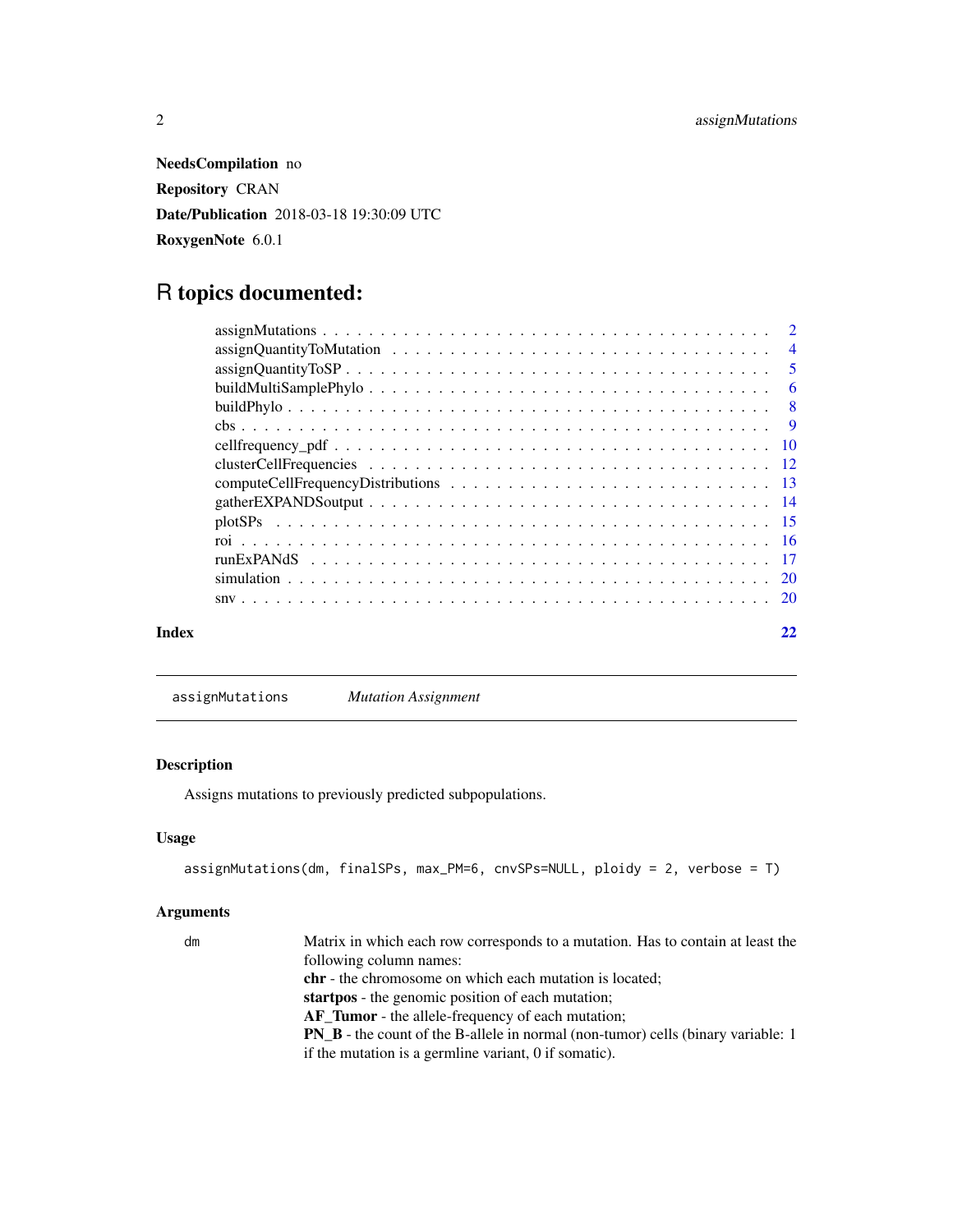#### <span id="page-2-0"></span>assignMutations 3

| finalSPs | Matrix in which each row corresponds to a subpopulation, as calculated by<br>clusterCellFrequencies.                                                                                                                                                                                               |
|----------|----------------------------------------------------------------------------------------------------------------------------------------------------------------------------------------------------------------------------------------------------------------------------------------------------|
| max_PM   | Upper threshold for the number of amplicons per mutated cell. See also cell frequency_pdf.                                                                                                                                                                                                         |
| cnvSPs   | Matrix in which each row corresponds to a subpopulation, as calculated by<br>clusterCellFrequencies. If not set, final SPs will be used to assign CNVs<br>as well as SNVs.                                                                                                                         |
| ploidy   | The background ploidy of the sequenced sample (default: 2). Changing the<br>value of this parameter is not recommended. Dealing with cell lines or tumor<br>biopsies of very high $(\geq 0.95)$ tumor purity is a necessary but not sufficient<br>condition to change the value of this parameter. |
| verbose  | Give a more verbose output.                                                                                                                                                                                                                                                                        |

#### Details

Each mutated locus l is assigned to the subpopulation C, whose size  $f_C$  can best explain the allele frequency (AF) and copy number (CN) observed at  $l$ . Four alternative cell frequency probabilities,  $P_x(f_C)$ , are calculated for the SNV at locus l, with x denoting one of the four alternative evolutionary scenarios (see also [cellfrequency\\_pdf](#page-9-1)).

The SNV is assigned to subpopulation:

 $C := argmax_C(P_s(f_C), P_p(f_C), P_c(f_C), P_i(f_C))$  (see [cellfrequency\\_pdf](#page-9-1)).

The mutated loci assigned to each subpopulation cluster represent the genetic profile of each predicted subpopulation.

The assignment between subpopulation C and locus  $l$  only implies that the SNV at  $l$  has been first propagated during the clonal expansion that gave rise to  $C$ . So SNVs present in  $C$  may not be exclusive to  $C$  but may also be present in subpopulations smaller than  $C$ . Whether or not this is the case can sometimes be inferred from the phylogenetic structure of the subpopulation composition. See also [buildPhylo](#page-7-1).

#### Value

A list with two fields:

dm The input matrix with seven additional columns: SP - subpopulation to which the point mutation has been assigned;

PM B - count of the B-allele at the mutated genomic locus, in the assigned sub-

population (SP).

PM - total count of all alleles, in the assigned subpopulation (SP).

SP\_cnv - if the point mutation lies within an amplified or deleted region: the subpopulation to which the copy number variation has been assigned. This entry has the same value as SP if and only if: i) the SNV and the CNV were propagated during the same clonal expansion or ii) the SNV lies within a copy neutral region.

PM\_B\_cnv - count of the B-allele, in the CNV harboring subpopulation (SP\_cnv). PM\_cnv - total count of all alleles, in the CNV harboring subpopulation (SP\_cnv). %maxP - confidence of the assigned SP/SP\_cnv scenario.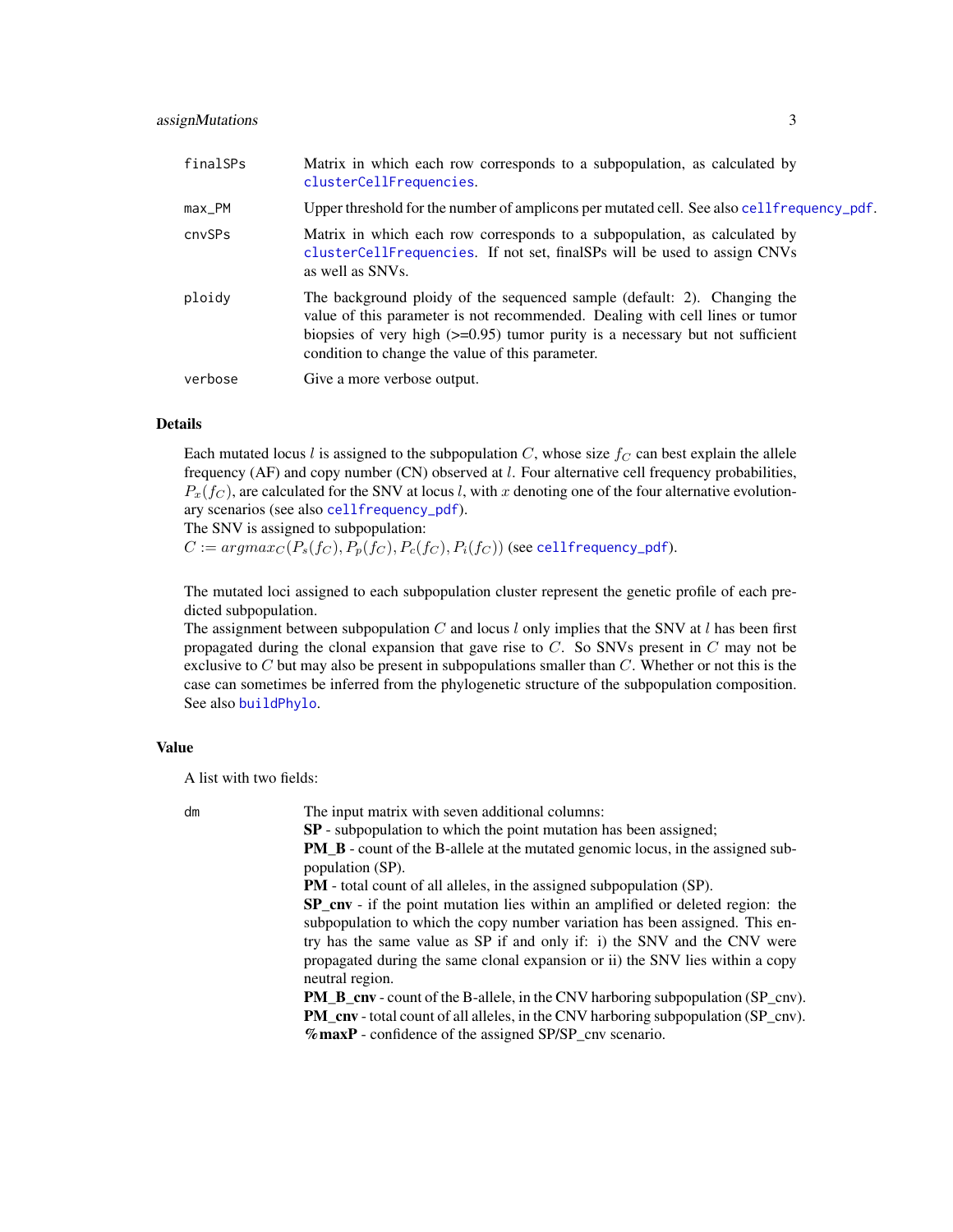<span id="page-3-0"></span>

| finalSPs | The input matrix of subpopulations with column <b>nMutations</b> updated according |
|----------|------------------------------------------------------------------------------------|
|          | to the total number of mutations assigned to each subpopulation.                   |

#### Author(s)

Noemi Andor

#### References

Li, B. & Li, J. Z (2014). A general framework for analyzing tumor subclonality using SNP array and DNA sequencing data. Genome Biol.

#### See Also

[clusterCellFrequencies](#page-11-1)

<span id="page-3-1"></span>assignQuantityToMutation

*Quantity assignment (copy number) to mutations*

#### Description

Assigns a quantity to each mutated locus. Currently, the only assignable quantity is the average copy number (among all cells) of the locus in which the mutation is embedded.

#### Usage

assignQuantityToMutation(dm, cbs, quantityColumnLabel="CN\_Estimate", verbose = T)

| dm                  | Matrix in which each row corresponds to a mutation. Has to contain at least the<br>following column names:<br><b>chr</b> - the chromosome on which each mutation is located;<br>startpos - the genomic position of each mutation.                                                                                                                                                                                       |
|---------------------|-------------------------------------------------------------------------------------------------------------------------------------------------------------------------------------------------------------------------------------------------------------------------------------------------------------------------------------------------------------------------------------------------------------------------|
| cbs.                | Matrix in which each row corresponds to a copy number segment as calculated<br>by a circular binary segmentation algorithm. Has to contain at least the follow-<br>ing column names:<br>chr - chromosome;<br>startpos - the first genomic position of a copy number segment;<br><b>endpos</b> - the last genomic position of a copy number segment;<br><b>CN_Estimate</b> - the copy number estimated for each segment. |
| quantityColumnLabel |                                                                                                                                                                                                                                                                                                                                                                                                                         |
|                     | The name of the new column. Valid options are: FPKM, CN_Estimate.                                                                                                                                                                                                                                                                                                                                                       |
| verbose             | Give a more verbose output.                                                                                                                                                                                                                                                                                                                                                                                             |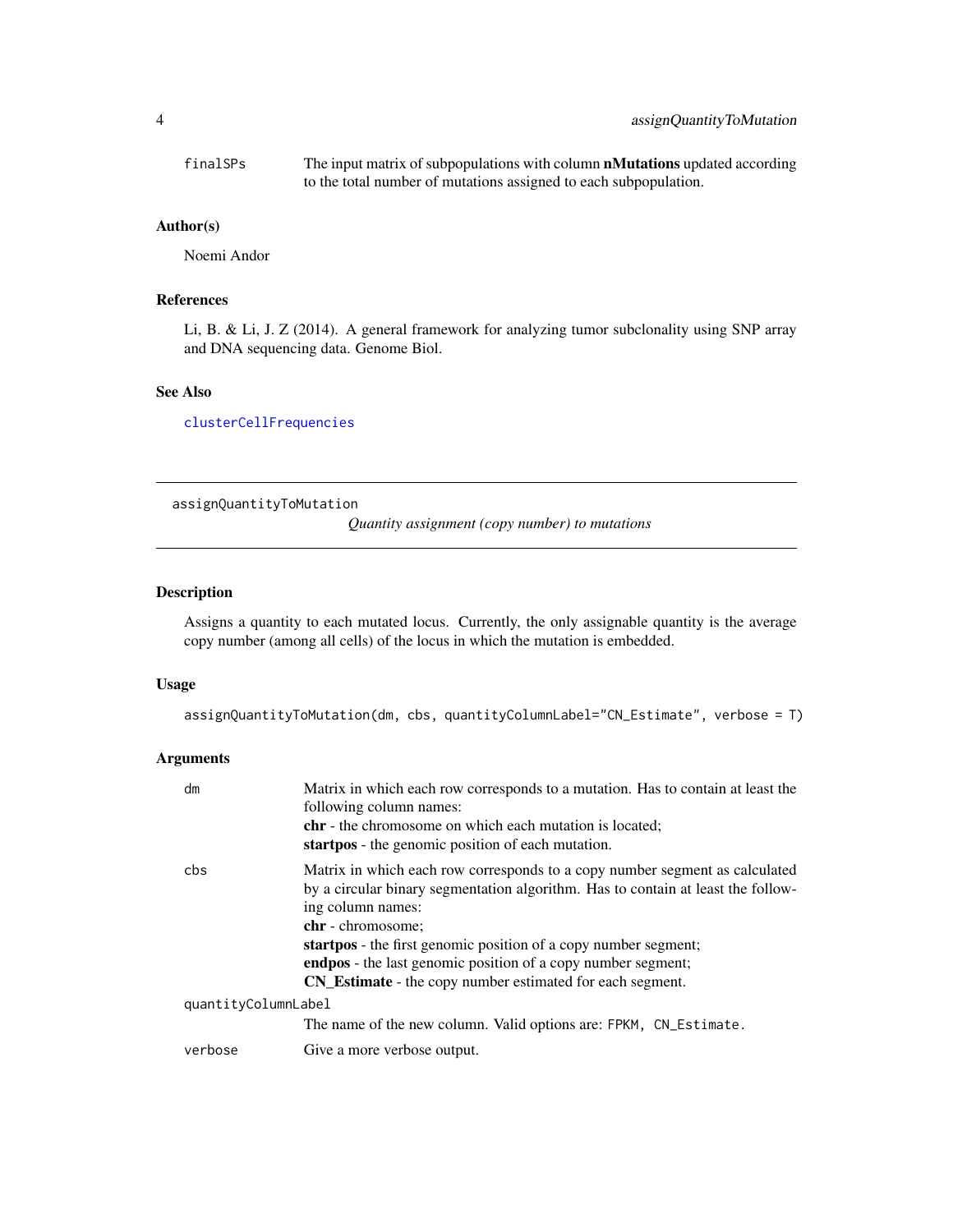<span id="page-4-0"></span>

| dm | The input matrix with three additional columns:      |
|----|------------------------------------------------------|
|    | <b>quantityID</b> - the ID of the assigned quantity; |
|    | <b>quantityColumnLabel</b> - the quantity.           |

#### Author(s)

Noemi Andor

#### Examples

```
data(cbs)
data(snv)
dm=assignQuantityToMutation(snv,cbs,quantityColumnLabel="CN_Estimate")
```
<span id="page-4-1"></span>assignQuantityToSP *Quantity assignment (copy number) to subpopulations*

#### Description

Assigns quantities to predicted subpopulations. Currently, the only assignable quantity are subpopulation specific copy number states for the input genome segments.

#### Usage

assignQuantityToSP(cbs, dm, C=list(sp=c("SP","SP\_cnv"), pm=c("PM","PM\_cnv")), e=1, v=T)

| cbs | Matrix in which each row corresponds to a copy number fragment as computed<br>by a circular binary segmentation algorithm. Has to contain at least the follow-<br>ing column names:<br>chr - chromosome;<br>startpos - the first genomic position of a copy number segment; |
|-----|-----------------------------------------------------------------------------------------------------------------------------------------------------------------------------------------------------------------------------------------------------------------------------|
|     | endpos - the last genomic position of a copy number segment;                                                                                                                                                                                                                |
|     | CN_Estimate - the copy number estimated for each segment (weighted average<br>value across all subpopulations in the sample).                                                                                                                                               |
| dm  | Matrix in which each row corresponds to a mutation. Has to contain at least the<br>following column names:                                                                                                                                                                  |
|     | <b>chr</b> - chromosome on which each point mutation is located;                                                                                                                                                                                                            |
|     | startpos - genomic position of each mutation;                                                                                                                                                                                                                               |
|     | SP - subpopulation to which the point mutation has been assigned;                                                                                                                                                                                                           |
|     | <b>SP_cnv</b> - subpopulation with a copy number variation within the same genomic<br>segment in which SP has a point mutation;                                                                                                                                             |
|     | <b>PM</b> - total count of all alleles in the subpopulation with the point mutation (SP);                                                                                                                                                                                   |
|     | <b>PM_cnv</b> - total count of all alleles in the subpopulation with the copy number<br>variation (SP_cnv).                                                                                                                                                                 |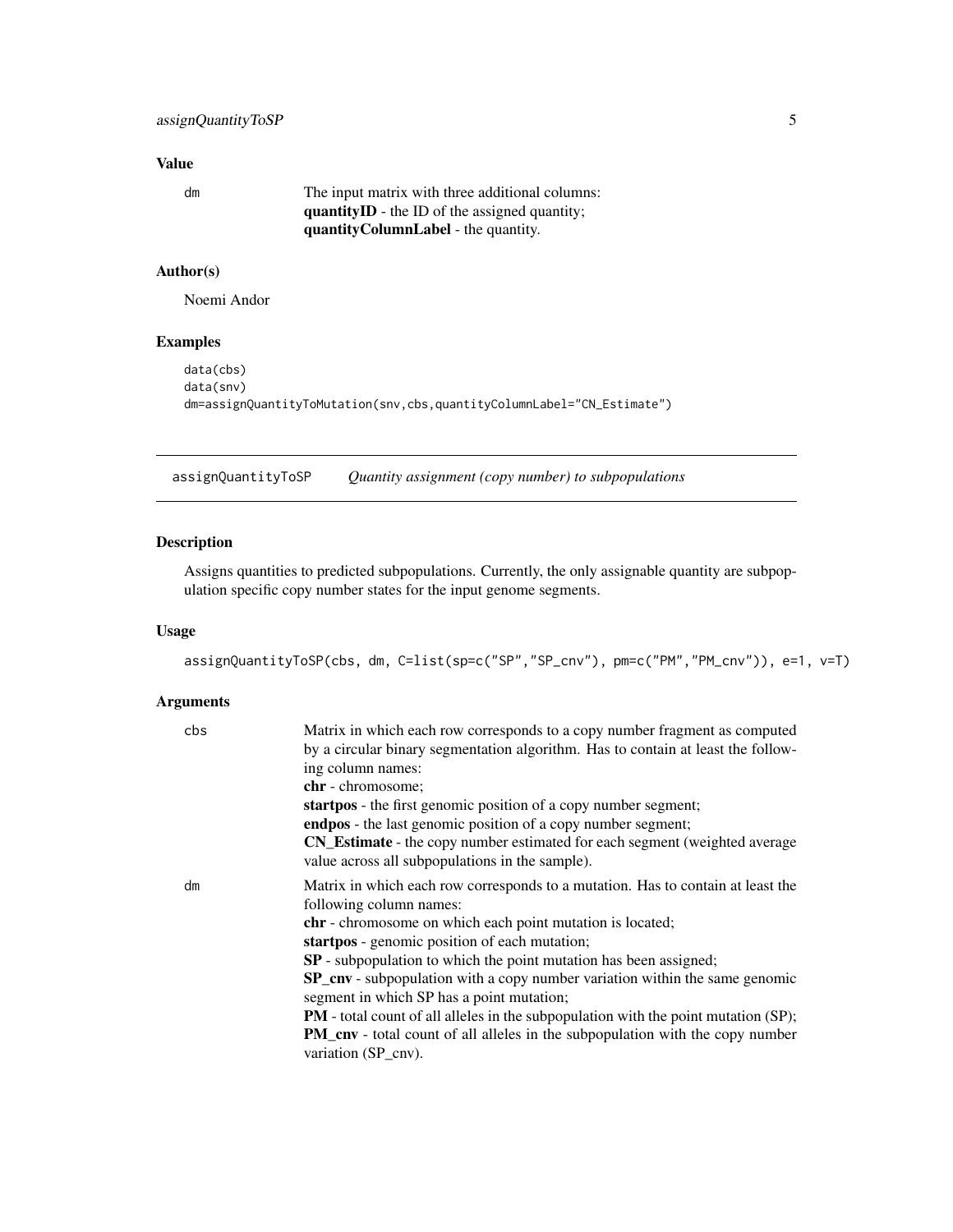<span id="page-5-0"></span>

|   | List referencing column names in the mutation matrix, with two fields:<br>sp - column names holding subpopulation sizes (typically "SP", "SP_cnv");<br><b>pm</b> - column names holding the total allele counts assigned for each subpopula-<br>tion (typically "PM", "PM_cnv").                                                                            |
|---|-------------------------------------------------------------------------------------------------------------------------------------------------------------------------------------------------------------------------------------------------------------------------------------------------------------------------------------------------------------|
| e | Maximum variance of subpopulation specific copy numbers for a given segment,<br>above which segment will remain unassigned for the corresponding subpopula-<br>tion. Determines whether or not to assign copy number to a subpopulation, $SP_i$ ,<br>for a segment containing multiple $SP_i$ specific copy numbers, at least two of<br>which are distinct. |
| v | Give a more verbose output.                                                                                                                                                                                                                                                                                                                                 |
|   |                                                                                                                                                                                                                                                                                                                                                             |

The input copy number matrix with one additional column for each predicted subpopulation: SP\_xx - where xx is the size of the corresponding subpopulation. Column entries contain the copy number of each segment in SP; Value <NA> indicates that no copy number could be inferred for the segment in this subpopulation (either because the subpopulation had no point mutations/CNVs within the segment, or because it had multiple, ambiguous copy number assignments within the segment).

#### Author(s)

Noemi Andor

buildMultiSamplePhylo *Relations between inter- and intra-sample subpopulations*

#### Description

Predicts phylogenetic relations between subpopulations from subpopulation specific copy number and point mutation profiles, while including information about sample origin of each subpopulation. This function differs from [buildPhylo](#page-7-1) in that it integrates the subpoulations predicted in multiple, geographically distinct tumor-samples into one common phylogeny and in that it includes point mutations in addition to copy number variations to infer inter-sample phylogenetic relations.

#### Usage

```
buildMultiSamplePhylo(samGr, out, treeAlgorithm="bionjs", e=0, plotF=1, spRes=1, v=F)
```
#### Arguments

samGr List with three fields: cbs - Input of [runExPANdS](#page-16-1): matrix in which each row corresponds to a copy number segment. CBS is typically the output of a circular binary segmentation algorithm. Columns in CBS must be labeled and must include chr, startpos, endpos and CN\_Estimate (see [cbs](#page-8-1)). Do not use the output of [runExPANdS](#page-16-1) here.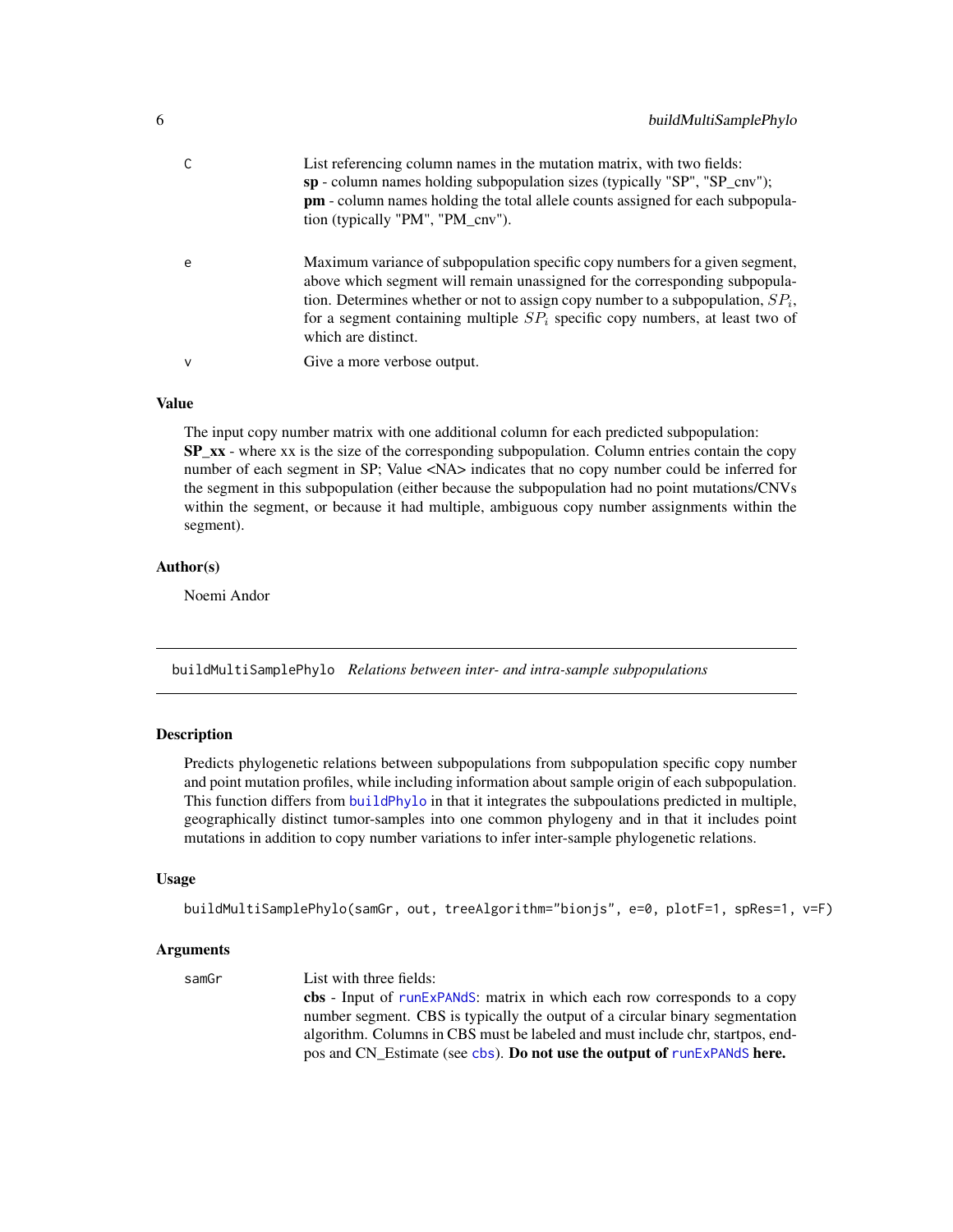<span id="page-6-0"></span>sps - Output of [runExPANdS](#page-16-1). Matrix in which each row corresponds to a somatic mutation. Columns must include: chr - the chromosome on which each mutation is located; startpos - the genomic position of each mutation; SP - the subpopulation to which the mutation has been assigned; PM - the total count of all alleles at the mutated genomic locus, in the assigned subpopulation; PM\_B the count of the B-allele at the mutated genomic locus, in the assigned subpopulation; CN\_Estimate - the average copy number (among all cells) of the locus in which the mutation is embedded (see also [assignQuantityToMutation](#page-3-1)). labels - Label denoting sample origin of each subpopulation matrix. Entry is mandatory for each geographical sample.

| out           | Prefix of file to which multi-sample phylogeny will be saved.                                                                                                                                                                                                       |
|---------------|---------------------------------------------------------------------------------------------------------------------------------------------------------------------------------------------------------------------------------------------------------------------|
| treeAlgorithm | Neighbor joining algorithm used for phylogeny reconstruction (from library<br>ape). Options: bionis (default), njs.                                                                                                                                                 |
| e             | Input parameter "e" for called function: assignQuantityToSP.                                                                                                                                                                                                        |
| plotF         | Option for displaying the phylogenetic tree (0 - no display; 1 - display).                                                                                                                                                                                          |
| spRes         | Option on whether or not to ignore the subpopulations calculated for each sam-<br>ple and instead treat every geographical tumor-sample as one single tumor-<br>metapopulation (Default value: $1$ - subpopulation resolution; $0$ - metapopulation<br>resolution). |
| v             | Give a more verbose output.                                                                                                                                                                                                                                         |

#### Details

This function does not change the subpopulation membership of SNVs. Instead it reconstructs phylogenetic relationships between subpopulations using neighbor-joining algorithms provided by R-package 'ape'. Pairwise distances between subpopulations  $i$  and  $j$  are calculated as:  $d_{ij} := (c n v_{i=j} + s n v_{i=j})/(c n v_{ij} + s n v_{ij})$ , where  $c n v_{i=j}$  is the number of copy number segments for which subpopulations i and j have the same copy number;  $snv_{i}=j$  is the number of point mutations for which subpopulations i and j have the same mutation status and  $cnv_{ij}$ , snv<sub>ij</sub> are the total number of copy number segments and mutations respectively, for which both subpopulations have available information. Subpopulations with insufficient copy number and point mutations informa-

#### Value

An object of class "phylo" (library ape).

tion are excluded from phylogeny.

#### Author(s)

Noemi Andor

#### See Also

[buildPhylo](#page-7-1)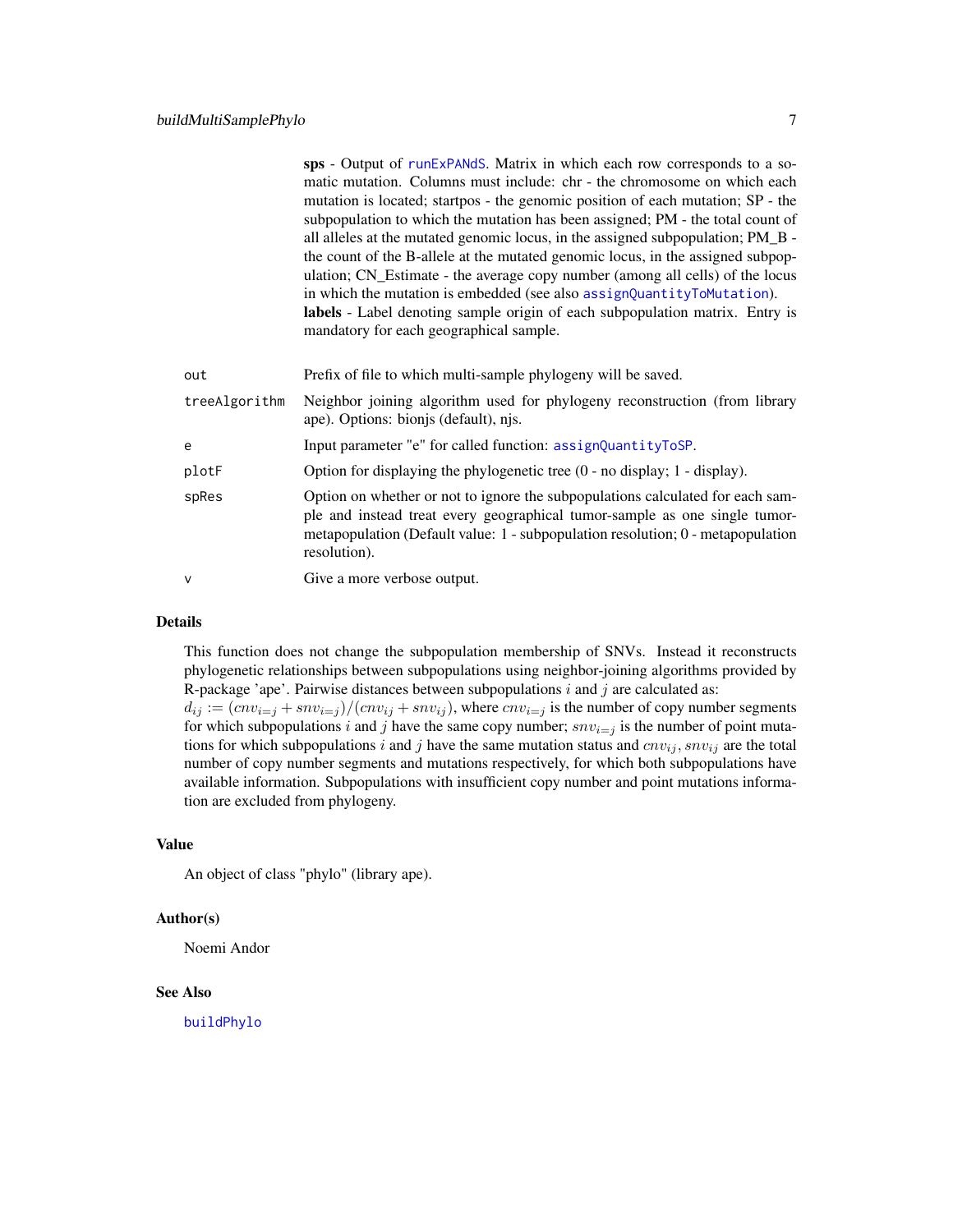<span id="page-7-1"></span><span id="page-7-0"></span>

#### Description

Predicts phylogenetic relations between subpopulations from subpopulation specific copy number profiles.

#### Usage

buildPhylo(sp\_cbs, outF, treeAlgorithm="bionjs", dm=NA, add="Germline", verbose = T)

#### Arguments

| sp_cbs        | Subpopulation specific copy number matrix in which each row corresponds to<br>a copy number segment. Has to contain at least one column for each predicted<br>subpopulation. Subpopulation column names must be labeled SP_xx, where xx<br>is the size of the corresponding subpopulation. Input parameter $sp_cbs$ can be<br>obtained by calling assignQuantityToSP.                                                                                                                                                                                                                                                                                                                                                                                                                                                                                                                                   |
|---------------|---------------------------------------------------------------------------------------------------------------------------------------------------------------------------------------------------------------------------------------------------------------------------------------------------------------------------------------------------------------------------------------------------------------------------------------------------------------------------------------------------------------------------------------------------------------------------------------------------------------------------------------------------------------------------------------------------------------------------------------------------------------------------------------------------------------------------------------------------------------------------------------------------------|
| outF          | Prefix of file to which phylogeny will be saved.                                                                                                                                                                                                                                                                                                                                                                                                                                                                                                                                                                                                                                                                                                                                                                                                                                                        |
| treeAlgorithm | Neighbor joining algorithm used for phylogeny reconstruction (from library<br>ape). Options: bionjs (default), njs.                                                                                                                                                                                                                                                                                                                                                                                                                                                                                                                                                                                                                                                                                                                                                                                     |
| dm            | Optional matrix in which each row corresponds to a mutation. Only mutations<br>located on autosomes should be included. Columns in dm must be labeled and<br>must include:<br><b>SP</b> - subpopulation to which the point mutation has been assigned.<br>SP_cnv - subpopulation to which the CNV (overlapping with the point muta-<br>tion) has been assigned (if an CNV is present).<br>chr - chromosome on which each point mutation is located;<br>startpos - genomic position of each point mutation;<br>PM - total count of all alleles at the mutated genomic locus, in the assigned<br>subpopulation.<br><b>PM_B</b> - count of the B-allele at the mutated genomic locus, in the assigned sub-<br>population.<br>If dm is available, an attempt will be made to assign every mutation to $>1$ sub-<br>population according to the inferred phylogenetic relations between subpopula-<br>tions. |
| add           | Artificial subpopulation to be included in phylogeny (options: 'Germline','Consensus',<br>NULL).                                                                                                                                                                                                                                                                                                                                                                                                                                                                                                                                                                                                                                                                                                                                                                                                        |
| verbose       | Give a more verbose output.                                                                                                                                                                                                                                                                                                                                                                                                                                                                                                                                                                                                                                                                                                                                                                                                                                                                             |
|               |                                                                                                                                                                                                                                                                                                                                                                                                                                                                                                                                                                                                                                                                                                                                                                                                                                                                                                         |

#### Details

Reconstructs phylogenetic relationships between subpopulations using neighbor-joining algorithms provided by R-package 'ape'. Pairwise distances between subpopulations are calculated as the number of copy number segments for which both subpopulations have the same copy number,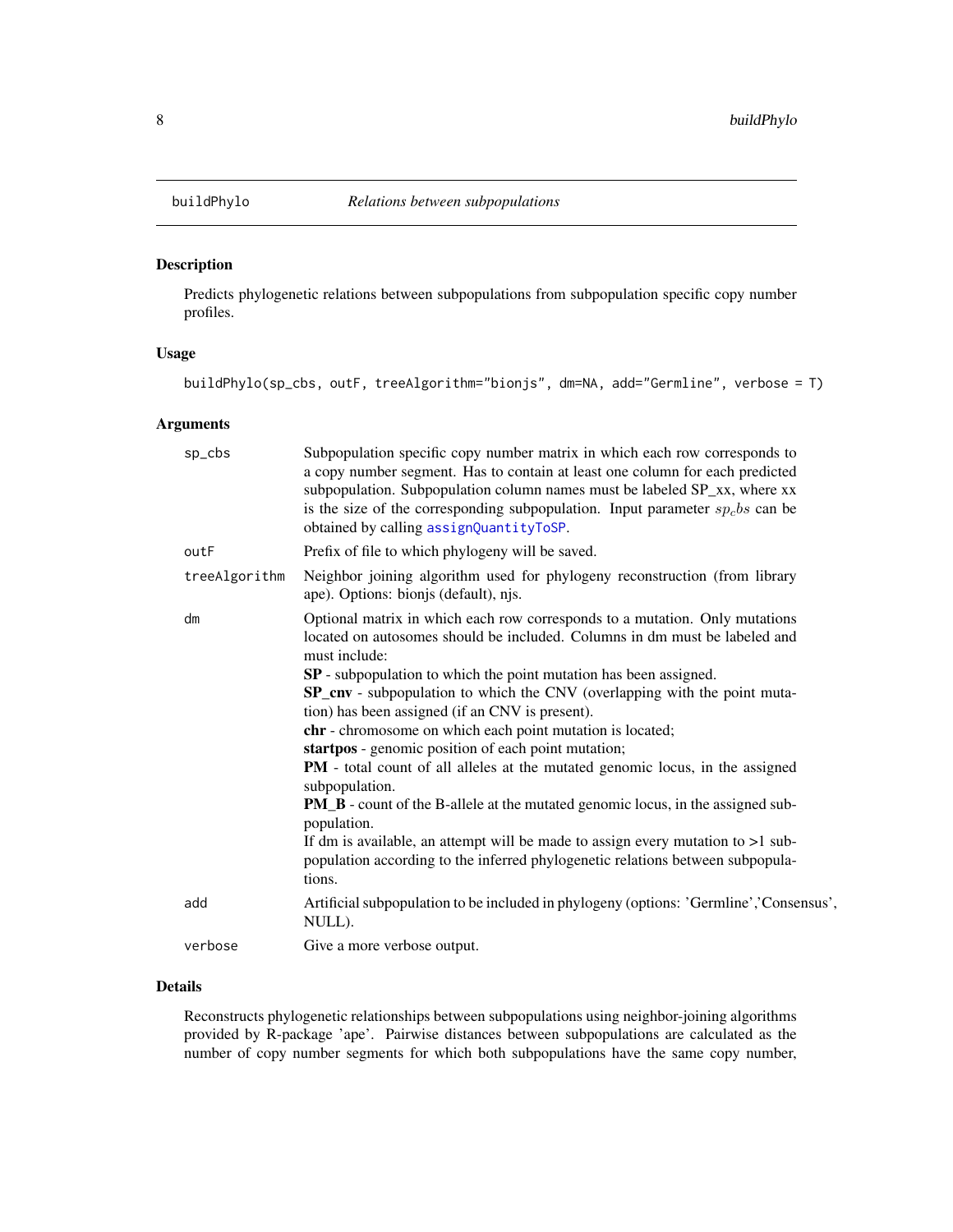<span id="page-8-0"></span> $\cos$  9

divided by the total number of copy number segments for which both subpopulations have available copy number information. Subpopulations with insufficient copy number information are excluded from phylogeny.

#### Value

List with two fields:

tree An object of class "phylo" (library ape). dm The input matrix with each row representing a point mutation and additional columns: SP\_xx - where xx is the size of the corresponding subpopulation. Column entries contain a binary indicator of whether or not the point mutation in this row is present in SP\_xx.

#### Author(s)

Noemi Andor

#### See Also

[assignQuantityToSP](#page-4-1)

<span id="page-8-1"></span>

cbs *Matrix of copy number fragments*

#### Description

Copy number segments as obtained by circular binary segmentation. Data is derived from a Glioblastoma tumor (TCGA-06-0152-01).

#### Usage

data(cbs)

#### Format

Numeric matrix with 120 rows (one per copy-number segment) and 4 columns: chr - the chromosome startpos - genomic position at which copy-number segment starts. endpos - genomic position at which copy-number segment ends. CN\_Estimate - average copy-number of the segment among all cells.

#### Source

Data derived from The Cancer Genome Atlas (TCGA).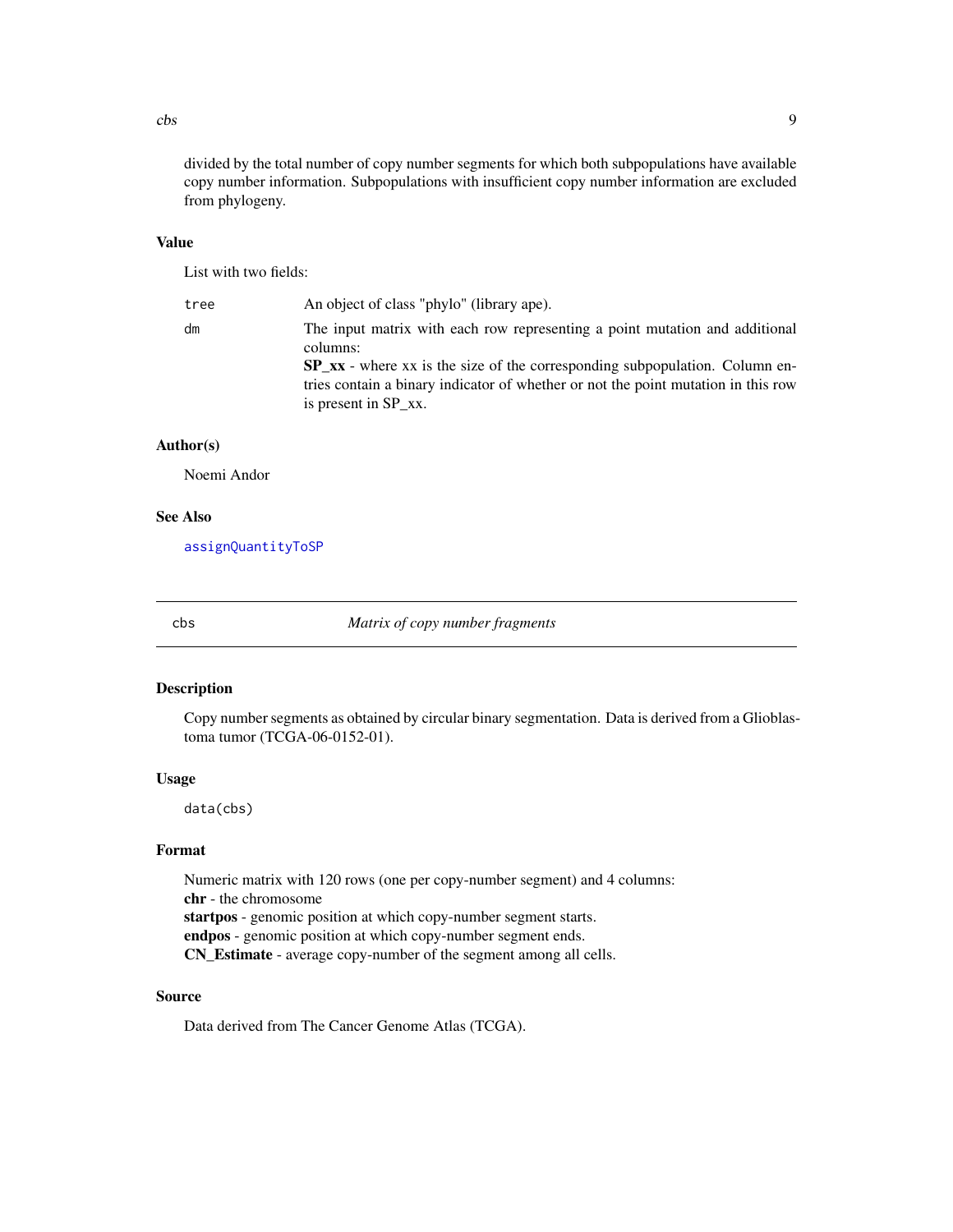<span id="page-9-1"></span><span id="page-9-0"></span>

#### Description

Calculates  $P$  - the probability density distribution of cellular frequencies for one single point mutation or CNV. For each cell-frequency f, the value of  $P(f)$  reflects the probability that the mutation is present in a fraction  $f$  of cells.

#### Usage

```
cellfrequency_pdf(af, cnv, pnb, freq, max_PM=6, ploidy = 2)
```
#### Arguments

| af       | The allelic frequency at which the point mutation has been observed.                                                                                                                                                                                                                                                                                                                                                              |
|----------|-----------------------------------------------------------------------------------------------------------------------------------------------------------------------------------------------------------------------------------------------------------------------------------------------------------------------------------------------------------------------------------------------------------------------------------|
| cnv      | The average copy number of the locus in which the mutation is embedded.                                                                                                                                                                                                                                                                                                                                                           |
| pnb      | The count of the B-allele in normal cells (binary variable: 1 if the mutation is a<br>germline variant, 0 if somatic). B-alleles that have $>1$ copy in normal cells are<br>not modeled.                                                                                                                                                                                                                                          |
| freq     | Vector of cellular frequencies at which the probabilities will be calculated.                                                                                                                                                                                                                                                                                                                                                     |
| $max$ PM | Upper threshold for the number of amplicons per mutated cell. $max\_PM$ is<br>the maximum number of amplicons above which solutions are rejected in the<br>cell-frequency estimation step described below, i.e. $PM \leq max\_PM$ . The<br>choice of $max\_PM$ should depend on genomic depth of coverage and on the<br>fraction of the genome sequenced: the higher the quality and abundance of data,<br>the higher $max\_PM$ . |
| ploidy   | The background ploidy of the sequenced sample (default: 2). Changing the<br>value of this parameter is not recommended. Dealing with cell lines or tumor<br>biopsies of very high $(\geq 0.95)$ tumor purity is a necessary but not sufficient<br>condition to change the value of this parameter.                                                                                                                                |

#### Details

We consider two types of molecular mechanisms that convert a locus into its mutated state: copy number variation (CNV) inducing events and single nucleotide variation (SNV) inducing events. We assume that a normal state is defined by a total allele count of two and B allele count below two, whereas a mutated state has an increased fraction of B alleles. The conditions defining these states for each locus  $l$  are as follows:

i)  $PM_B, PN_B, PM, PN \in N$ ; ii)  $PM_B \ge 1; PN_B \le 1; PN = 2;$  iii)  $\frac{PM_B}{PM} \ge \frac{PN_B}{PN}$ .

 $PM_B$  and  $PN_B$  denote the count of the B allele in each cell type: mutated cells and normal cells, respectively. The value of  $PN<sub>B</sub>$  is one if l has a germline variant, zero otherwise.  $PM, PN$  are the total allele count of mutated cells and normal cells.  $PM$  is required to be between one and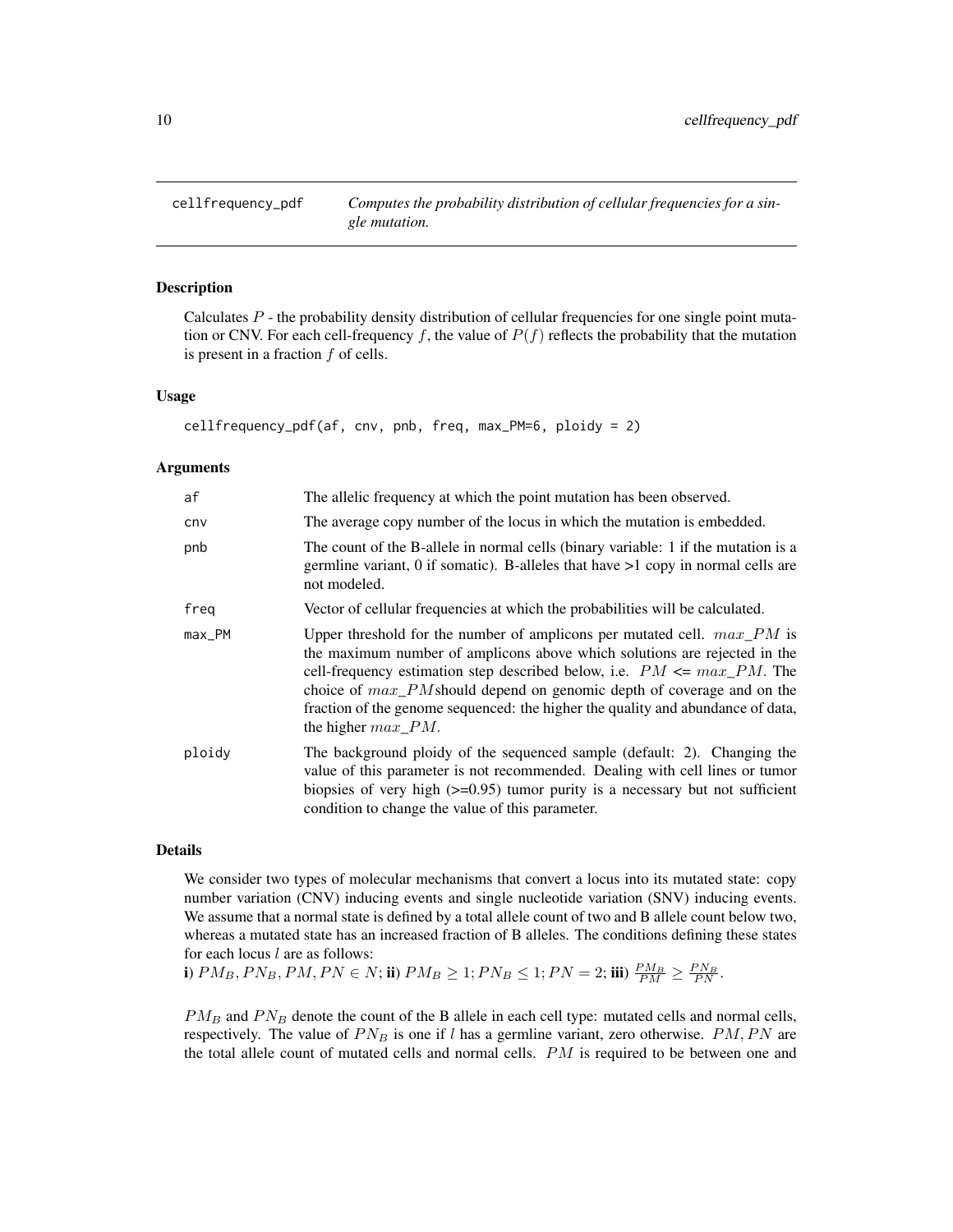$max\_PM$ , that is, we exclude solutions for which the maximum number of amplicons per cell exceeds the user defined value of  $max\;PM$ .

The function returns the probability distribution,  $P(f)$ , that the mutation at locus l is present in a fraction f of cells, where  $f \in [0, 1]$ .

Four alternative cell frequency probability distribution scenarios,  $P(f)$ , can be obtained for each allele-frequency + copy number pair (AF, CN). For each scenario, model starts with a germline population that will be the root of all other modeled subpopulations. First subpopulation  $(f_{env})$ modeled to evolve from the germline population is always the one carrying a CNV:

 $pm * f_{cnv} + PN * (1 - f_{cnv}) = CN$ , where pm is the total allele count of  $f_{cnv}$ .

A subsequent subpopulation ( $f_{snv}$ ) is always defined by an SNV and is modeled in relation to  $f_{cnv}$ , either as:

**1.**  $P_s(f)$  - its sibling:  $PM_B * f_{snv} + PN_B * (1 - f_{snv}) = AF * CN$ , where  $f_{snv} + f_{cnv} \leq$  $1; PM_B \leq 2.$ 2.  $P_p(f)$  - its parent:  $PM_B * (f_{snv} - f_{cnv}) + pm_B * f_{cnv} + PN_B * (1 - f_{snv}) = AF * CN$ , where  $f_{snv} > f_{cnv}$ ;  $PM_B \leq 2$  and  $pm_B$  is the B-allele count of  $f_{cnv}$ . **3.**  $P_c(f)$  - its child:  $PM_B * f_{snv} + PN_B * (1 - f_{snv}) = AF * CN$ , where  $f_{snv} < f_{cnv}$ ;  $PM_B \leq$ 

pm.

**4.**  $P_i(f)$  - itself:  $PM_B * f + PN_B * (1 - f) = AF * CN$ , where  $f = f_{snv} = f_{cnv}$ ;  $PM_B \leq p m$ .

Under 1), SNV and CNV are completely independent as they are never co-propagated during the same clonal expansion. Under 2) and 3), SNV and CNV are partially dependent, yet present in two distinct subpopulations. Under 4), both the SNV and an CNV at  $l$  were propagated during the same clonal expansion.

#### Value

List with four components:

|       | The probability that the point mutation/CNV is present in a fraction $f$ of cells,<br>for each input frequency $f$ in parameter $freq$ . |
|-------|------------------------------------------------------------------------------------------------------------------------------------------|
| bestF | The cellular frequency that best explains the observed allele frequency and/or<br>copy number.                                           |

#### Author(s)

Noemi Andor

#### References

Noemi Andor, Julie Harness, Sabine Mueller, Hans Werner Mewes and Claudia Petritsch. (2013) ExPANdS: Expanding Ploidy and Allele Frequency on Nested Subpopulations. Bioinformatics.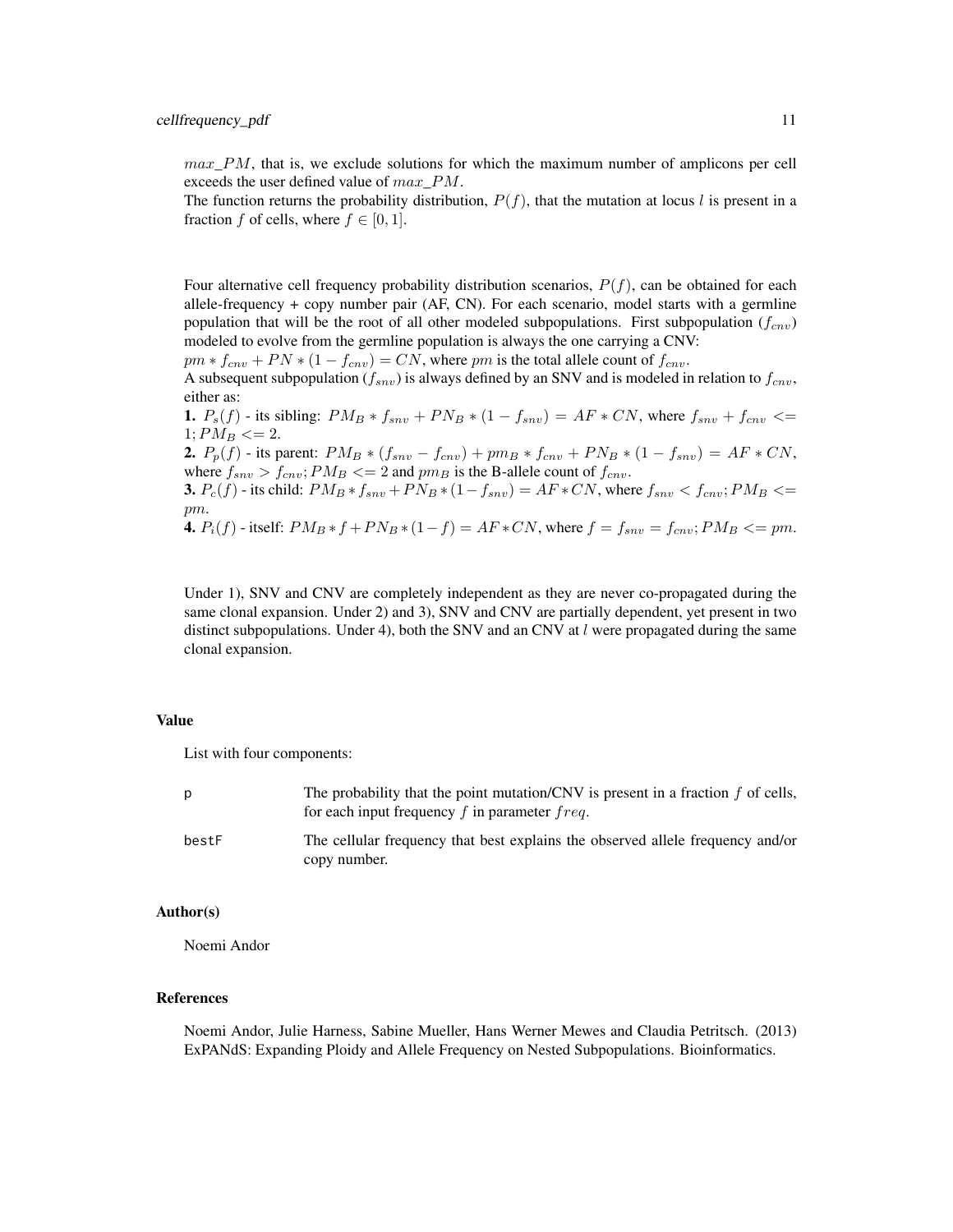#### Examples

```
freq=seq(0.1,1.0,by=0.01);
cfd=cellfrequency_pdf(af=0.26,cnv=1.95,pnb=0,freq=freq, max_PM=6)
plot(freq,cfd$p,type="l",xlab="f",ylab="P(f)");
```
#### <span id="page-11-1"></span>clusterCellFrequencies

*Clustering of cellular frequency probability distributions*

#### **Description**

Calculates overrepresented cell frequencies using a two-step approach. Based on the assumption that passenger mutations occur within a cell prior to the driver event that initiates the expansion, each clonal expansion should be marked by multiple mutations. Thus mutations and copy number variations that took place in a cell prior to a clonal expansion should be present in a similar fraction of cells and leave a similar "frequency-trace" during their propagation.

#### Usage

```
clusterCellFrequencies(densities, p, nrep=30, min_CF=0.1, verbose = T)
```
#### Arguments

| densities | Matrix as obtained by computeCellFrequencyDistributions. Each row cor-             |
|-----------|------------------------------------------------------------------------------------|
|           | responds to a mutation and each column corresponds to a cellular frequency.        |
|           | Each value $densities[i, j]$ represents the probability that mutation i is present |
|           | in a fraction f of cells, where f is given by: $\text{columns}(densities[, j]).$   |
| p         | Precision with which subpopulation size is predicted, a small value reflects a     |
|           | high resolution and can lead to a higher number of predicted subpopulations.       |
| nrep      | Positive integer indicating the number of algorithm repetitions (default: 30).     |
| $min_C$ F | Lower threshold for the prevalence of a mutated cell (default: 0.1).               |
| verbose   | Give a more verbose output.                                                        |

#### Details

In the first step, mutations with similar cellular frequencies are grouped together by hierarchical cluster analysis of the probability distributions using the Kullback-Leibler divergence as a distance measure. The cell frequency at each cluster-maxima denotes the size of the subpopulation that harbors the clustered mutations. In the second step, each cluster is extended by members with similar distributions in an interval around the cluster-maxima.

#### Value

SPs Matrix of predicted subpopulations. Each row corresponds to a subpopulation and each column contains information about that subpopulation, such as the size in the sequenced tumor bulk (column Mean Weighted) and the noise score at which the subpopulation has been detected (column score: lower values  $\sim$  higher subpopulation detection confidence).

<span id="page-11-0"></span>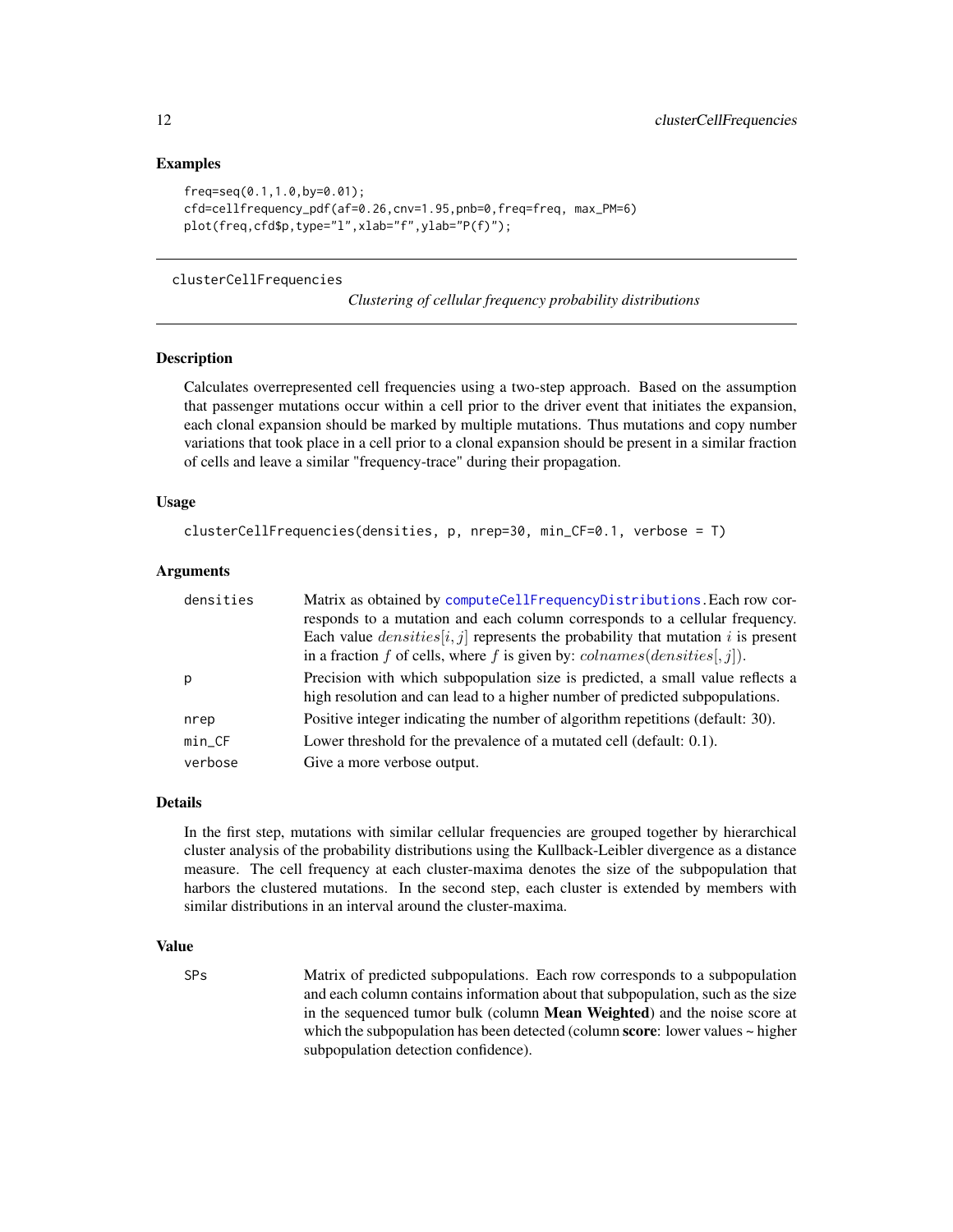#### <span id="page-12-0"></span>Author(s)

Noemi Andor

#### References

Noemi Andor, Julie Harness, Sabine Mueller, Hans Werner Mewes and Claudia Petritsch. (2013) ExPANdS: Expanding Ploidy and Allele Frequency on Nested Subpopulations. Bioinformatics.

<span id="page-12-1"></span>computeCellFrequencyDistributions *Gathering of cell frequency probability distributions*

#### Description

Computes the probability distributions of cell frequencies, by calling [cellfrequency\\_pdf](#page-9-1) for each mutation separately.

#### Usage

computeCellFrequencyDistributions(dm, max\_PM=6, p, min\_CF=0.1, ploidy = 2, nc = 1, v = T)

| dm           | Matrix in which each row corresponds to a mutation. Has to contain at least the<br>following column names:<br><b>chr</b> - the chromosome on which each mutation is located;<br>startpos - the position of each mutation;<br><b>AF_Tumor</b> - the allele-frequency of each mutation;<br><b>PN_B</b> - the count of the B-allele in normal cells (binary variable: 1 if the muta-<br>tion is a germline variant, 0 if somatic). |
|--------------|---------------------------------------------------------------------------------------------------------------------------------------------------------------------------------------------------------------------------------------------------------------------------------------------------------------------------------------------------------------------------------------------------------------------------------|
| $max_PM$     | Upper threshold for the number of amplicons per mutated cell (default: 6). See<br>also cellfrequency_pdf.                                                                                                                                                                                                                                                                                                                       |
| p            | Precision with which subpopulation size is predicted, a small value reflects a<br>high resolution and can lead to a higher number of predicted subpopulations.                                                                                                                                                                                                                                                                  |
| $min_C$ F    | Lower boundary for the prevalence of a mutated cell (default: 0.1).                                                                                                                                                                                                                                                                                                                                                             |
| ploidy       | The background ploidy of the sequenced sample (default: 2). Changing the<br>value of this parameter is not recommended. Dealing with cell lines or tumor<br>biopsies of very high $(\geq 0.95)$ tumor purity is a necessary but not sufficient<br>condition to change the value of this parameter.                                                                                                                              |
| nc           | The number of nodes to be forked to run R in parallel.                                                                                                                                                                                                                                                                                                                                                                          |
| $\mathsf{V}$ | Give a more verbose output.                                                                                                                                                                                                                                                                                                                                                                                                     |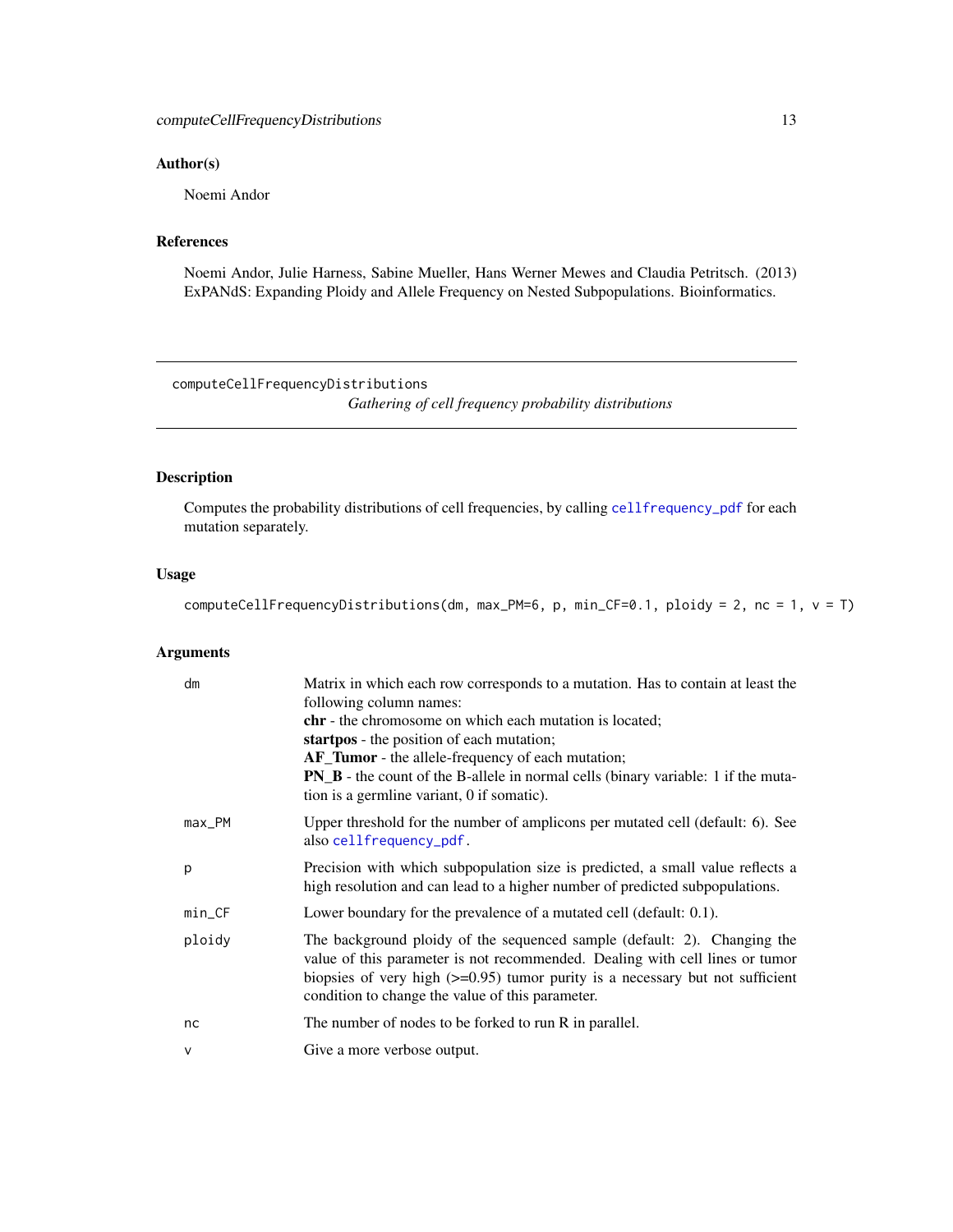<span id="page-13-0"></span>List with three fields:

| freg      | The cellular frequencies for which probabilities are computed.                                                                                                                                                                           |
|-----------|------------------------------------------------------------------------------------------------------------------------------------------------------------------------------------------------------------------------------------------|
| densities | Matrix in which each row corresponds to a point mutation and each column<br>corresponds to a cellular frequency. Each value $densities[i, j]$ represents the<br>probability that mutation i is present in a fraction $freq[j]$ of cells. |
| dm        | The input matrix with column $f$ updated according to the cellular frequency that<br>best explains the observed allele frequency and copy number.                                                                                        |

#### Author(s)

Noemi Andor

gatherEXPANDSoutput *Reading EXPANDS' output files*

#### Description

Reads EXPANDS output files from user-specified input directory.

#### Usage

gatherEXPANDSoutput(outDirEXPANDS,regex="")

#### Arguments

| outDirEXPANDS | Absolute path to input directory in which EXPANDS results are stored, as gen-<br>erated by runExPANdS. |
|---------------|--------------------------------------------------------------------------------------------------------|
| regex         | Pattern that path has to match in order to be read.                                                    |

#### Value

Two-level nested list. The outer level contains one entry per each output of [runExPANdS](#page-16-1). Each entry constitutes an inner list with fields:

snv - The assignment of each SNV to a subpopulation.

cbs - The copy number of each genomic segment in each subpopulation.

spstats - Matrix of predicted subpopulations.

tree - The inferred phylogenetic relationships between subpopulations as an object of class "phylo4" (library phylobase).

treeApe - The inferred phylogenetic relationships between subpopulations as an object of class "phylo" (library ape).

#### Author(s)

Noemi Andor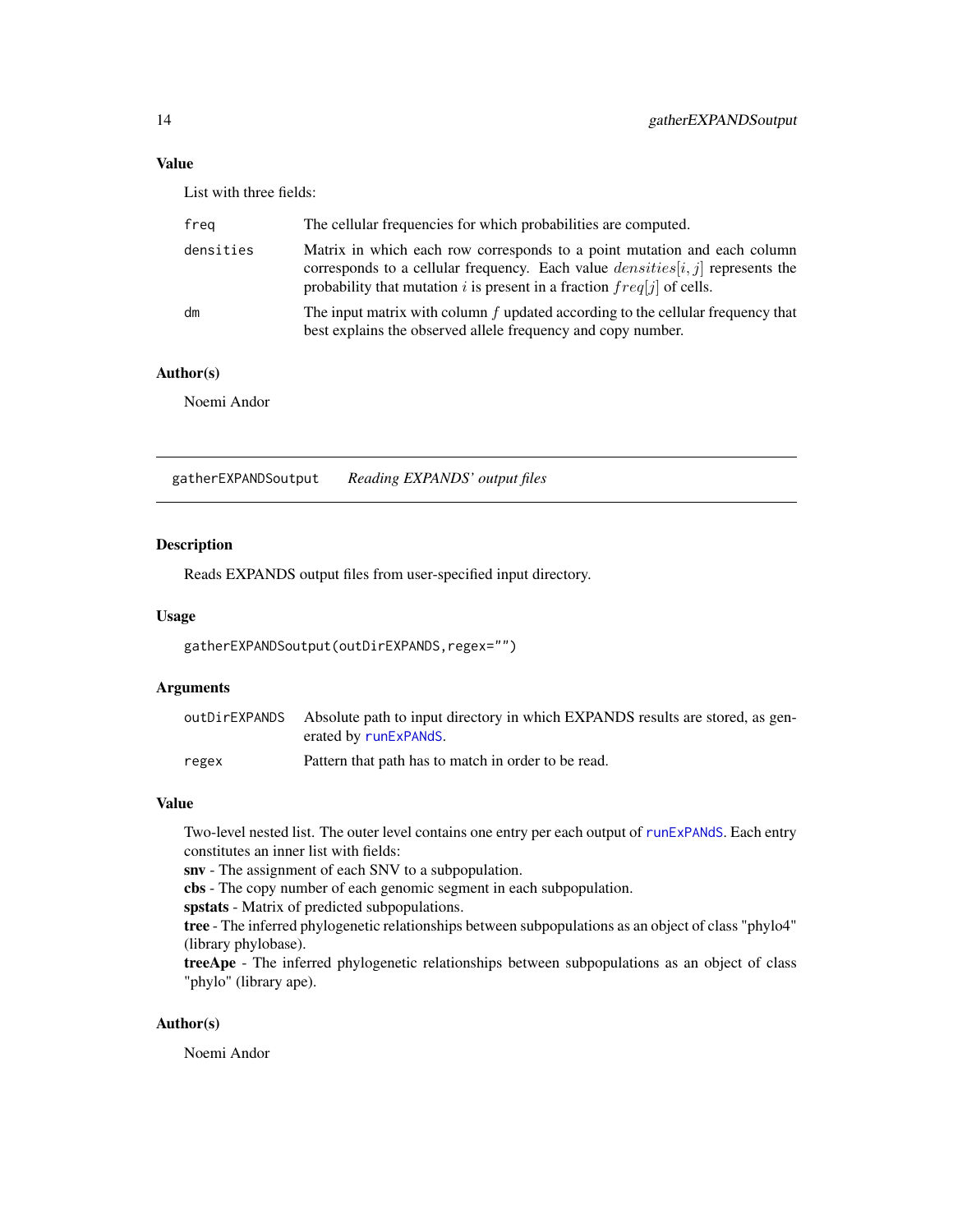#### <span id="page-14-0"></span>plotSPs 15

#### See Also

[runExPANdS](#page-16-1)

plotSPs *Subpopulation Visualization*

#### Description

Plots coexistent subpopulations determined by ExPANdS.

#### Usage

```
plotSPs(dm, sampleID=NA, cex=0.5, legend="CN_Estimate", orderBy="chr", rawAF=F)
```

| dm       | Matrix in which each row corresponds to a point mutation (for example, the ma-<br>trix output of assignMutations). Has to contain at least the following column<br>names:                                                                     |
|----------|-----------------------------------------------------------------------------------------------------------------------------------------------------------------------------------------------------------------------------------------------|
|          | chr - the chromosome on which each mutation is located;                                                                                                                                                                                       |
|          | startpos - the genomic position of each mutation;                                                                                                                                                                                             |
|          | AF_Tumor - the allele-frequency of each mutation;                                                                                                                                                                                             |
|          | CN_Estimate - the absolute copy number estimated for each segment;                                                                                                                                                                            |
|          | <b>PN_B</b> - the count of the B-allele in normal cells (binary variable: 1 if the muta-<br>tion is a germline variant, 0 if somatic);                                                                                                        |
|          | SP - the subpopulation to which each point mutation has been assigned (as frac-<br>tion of cells in the tumor bulk);                                                                                                                          |
|          | $%$ maxP - the confidence with which the mutation has been assigned to the cor-<br>responding subpopulation;                                                                                                                                  |
|          | SP_cnv - the subpopulation to which the CNV has been assigned;                                                                                                                                                                                |
|          | <b>PM</b> - the total count of all alleles at the mutated genomic locus, in subpopulation                                                                                                                                                     |
|          | SP.                                                                                                                                                                                                                                           |
|          | <b>PM_cnv</b> - the total count of all alleles at the mutated genomic locus in subpop-<br>ulation SP cnv.                                                                                                                                     |
|          | <b>PM_B</b> - the count of the mutated allele in subpopulation SP.                                                                                                                                                                            |
|          | <b>PM_B_cnv</b> - the count of the mutated allele in subpopulation SP_cnv.                                                                                                                                                                    |
| sampleID | The name of the sample in which the mutations have been detected.                                                                                                                                                                             |
| cex      | The amount by which plotting text and symbols should be magnified relative to<br>the default. See also help(par).                                                                                                                             |
| legend   | Allele frequencies and subpopulation specific copy numbers are colored based<br>on the chromosome on which the mutation is located (option: 'chr') or based on<br>the average copy number of the locus in the sample (option: 'CN_Estimate'). |
| orderBy  | Loci within a subpopulation are sorted by genomic location (option 'chr') or by<br>the confidence with which they have been assigned to the subpopulation (option<br>$\mathcal{C}_{\text{max}}$ P').                                          |
| rawAF    | Specifies whether the allele frequency of SNVs should be adjusted relative to<br>the assigned subpopulation (options: true, false).                                                                                                           |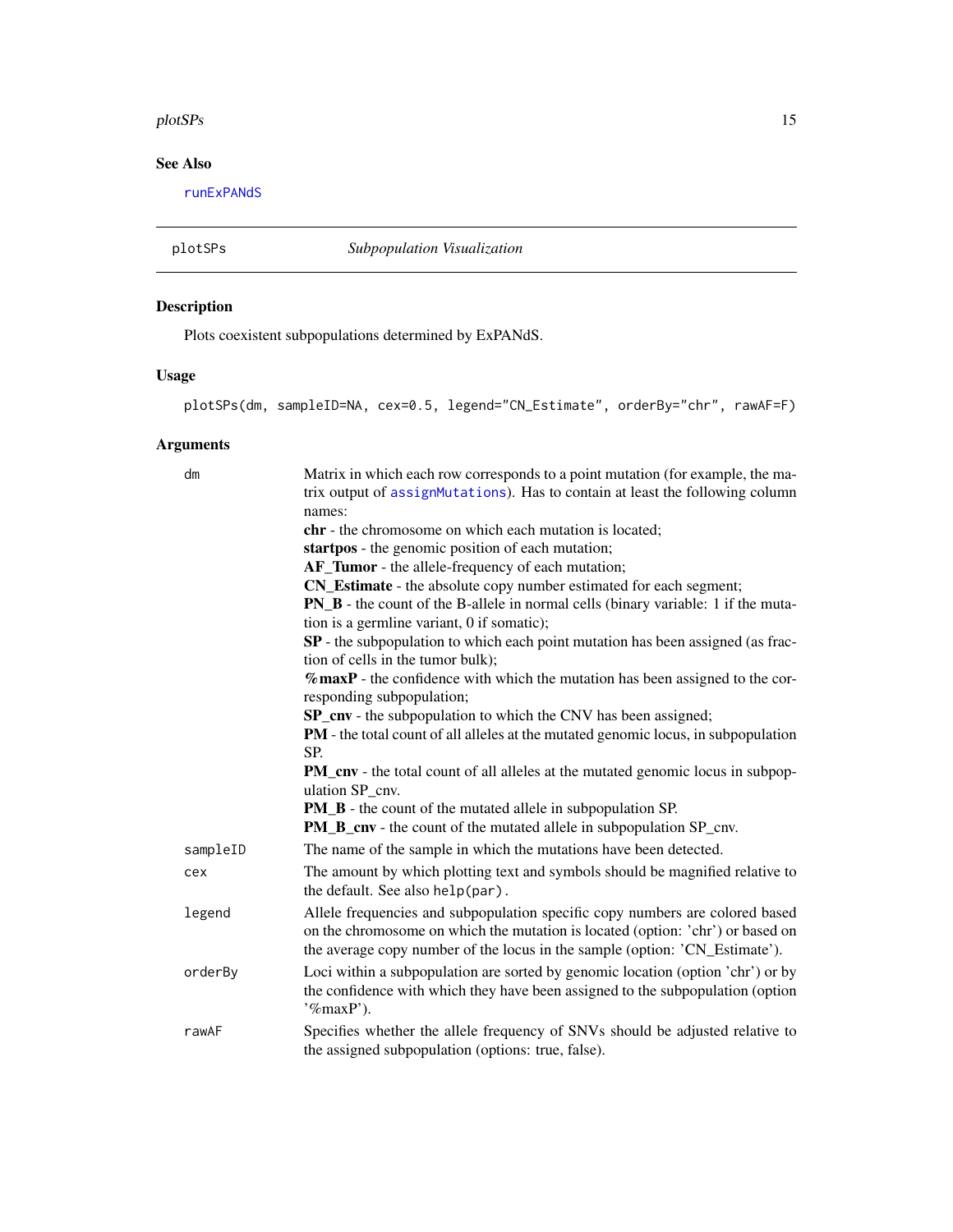<span id="page-15-0"></span>For each point mutation (x-axis) the function displays:

- the size of the subpopulation to which the mutation has been assigned (squares). Each square is colored based on the confidence with which the mutation has been assigned to the corresponding subpopulation (black - highest, white - lowest).

- the total count of all alleles at the mutated genomic locus in that subpopulation (dots).

- only for loci with an CNV and an SNV each in distinct subpopulations: the total count of all alleles at the mutated genomic locus in the subpopulation which harbors the CNV (crosses).

- the allele frequency of the mutation (stars - somatic mutations, triangles - loss of heterozygosity).

#### Author(s)

Noemi Andor

roi *Regions of interest*

#### Description

For internal use only. Default regional boundary for mutations included during clustering, comprising ca. 468 MB centered on the human exome. Relevant if number of input mutations exceeds user defined threshold (often applies to whole genome sequencing data). A saved image of this object is in sysdata.rda.

#### Format

Numeric matrix in which each row corresponds to a genomic segment.

Columns:

chr - the chromosome of the segment ;

start - the first genomic position of the segment;

end - the last genomic position of the segment.

#### Source

Data derived from human SureSelectExome\_hg19 50MB library kit annotation.

#### See Also

[runExPANdS](#page-16-1)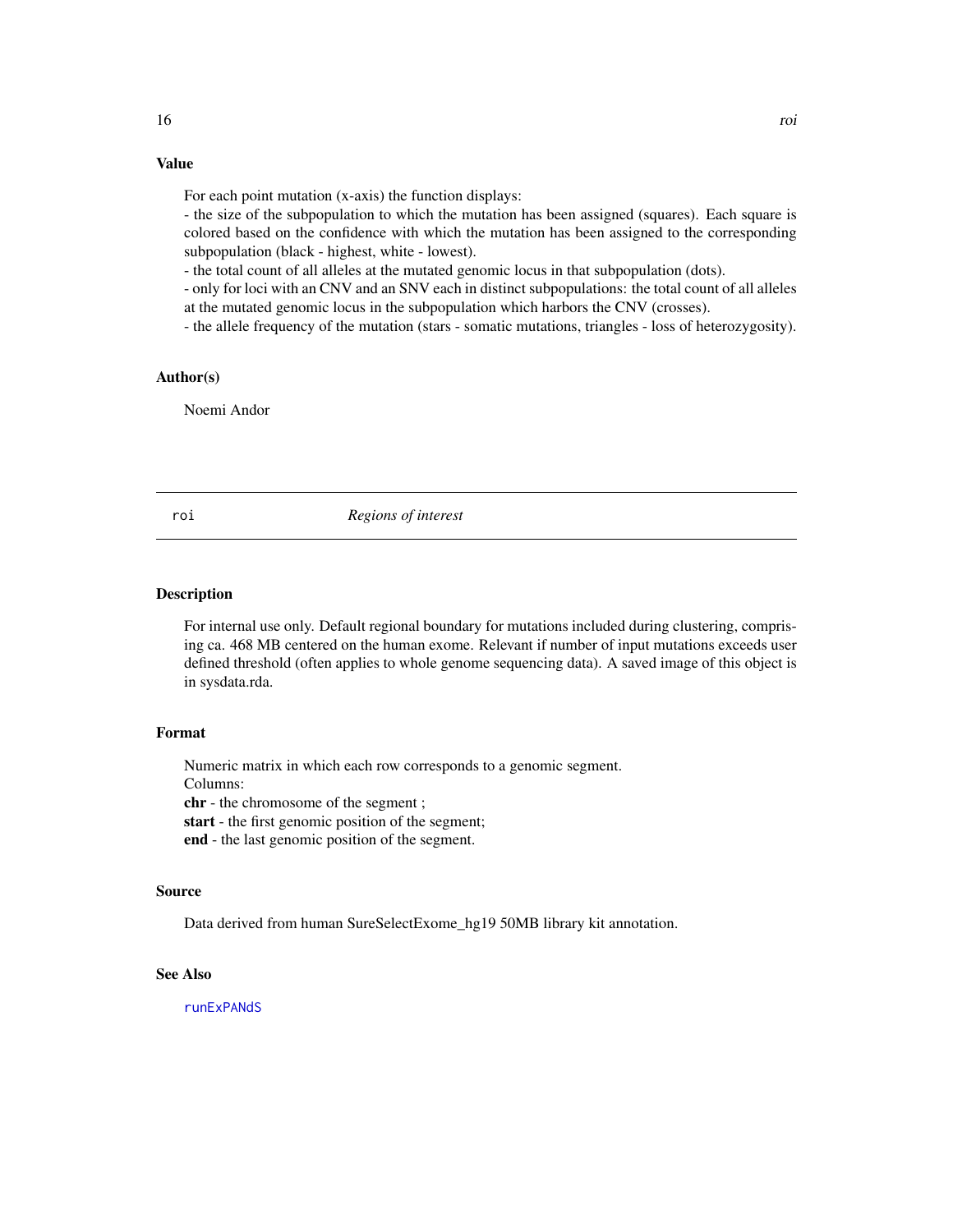<span id="page-16-1"></span><span id="page-16-0"></span>

#### Description

Given a set of mutations, ExPANdS predicts the number of clonal expansions in a tumor, the size of the resulting subpopulations in the tumor bulk and which mutations accumulate in a cell prior to its clonal expansion. Input-parameters SNV and CBS hold the paths to tab-delimited files containing the point mutations and the copy numbers respectively. Alternatively SNV and CBS can be read into the workspace and passed to runExPANdS as numeric matrices. The robustness of the subpopulation predictions by ExPANdS increases with the number of mutations provided. It is recommended that SNV contains at least 200 point mutations to obtain stable results.

#### Usage

runExPANdS(SNV, CBS, maxS=0.7, max\_PM=6, min\_CF=0.1, p=NA, ploidy=2, nc=1, plotF=2, snvF=NULL, maxN=8000, region=NA, verbose=T)

| <b>SNV</b> | Matrix in which each row corresponds to a point mutation. Only mutations<br>located on autosomes should be included. Columns in SNV must be labeled and<br>must include:<br><b>chr</b> - the chromosome on which each mutation is located;<br>startpos - the genomic position of each mutation;<br>AF_Tumor - the allele-frequency of each mutation;<br><b>PN_B</b> - count of B-allele in normal cells. A value of 0 indicates that the variant<br>has only been detected in the tumor sample (i.e. somatic mutation). A value of 1<br>indicates that the variant is also present in the normal (control) sample, albeit at<br>reduced allele frequency (i.e. this is a germline variant, which passed the calling<br>filter due to the presence of an LOH event). Mutations, for which the allele<br>frequency in the tumor sample is lower than the corresponding allele frequency<br>in the normal sample, should not be included. |
|------------|----------------------------------------------------------------------------------------------------------------------------------------------------------------------------------------------------------------------------------------------------------------------------------------------------------------------------------------------------------------------------------------------------------------------------------------------------------------------------------------------------------------------------------------------------------------------------------------------------------------------------------------------------------------------------------------------------------------------------------------------------------------------------------------------------------------------------------------------------------------------------------------------------------------------------------------|
| <b>CBS</b> | Matrix in which each row corresponds to a copy number segment. CBS is typ-<br>ically the output of a circular binary segmentation algorithm. Columns in CBS<br>must be labeled and must include:<br>chr - chromosome;<br>startpos - the first genomic position of a copy number segment;<br>endpos - the last genomic position of a copy number segment;<br>CN_Estimate - the absolute copy number estimated for each segment.                                                                                                                                                                                                                                                                                                                                                                                                                                                                                                         |
| maxS       | Upper threshold for the noise score of subpopulation detection. Only subpopu-<br>lations identified at a score below $maxS$ are kept.                                                                                                                                                                                                                                                                                                                                                                                                                                                                                                                                                                                                                                                                                                                                                                                                  |
| $max$ PM   | Upper threshold for the number of amplicons per mutated cell. Increasing the<br>value of this variable is not recommended unless extensive depth and breadth<br>of coverage underlie the measurements of copy numbers and allele frequencies.<br>See also cellfrequency_pdf.                                                                                                                                                                                                                                                                                                                                                                                                                                                                                                                                                                                                                                                           |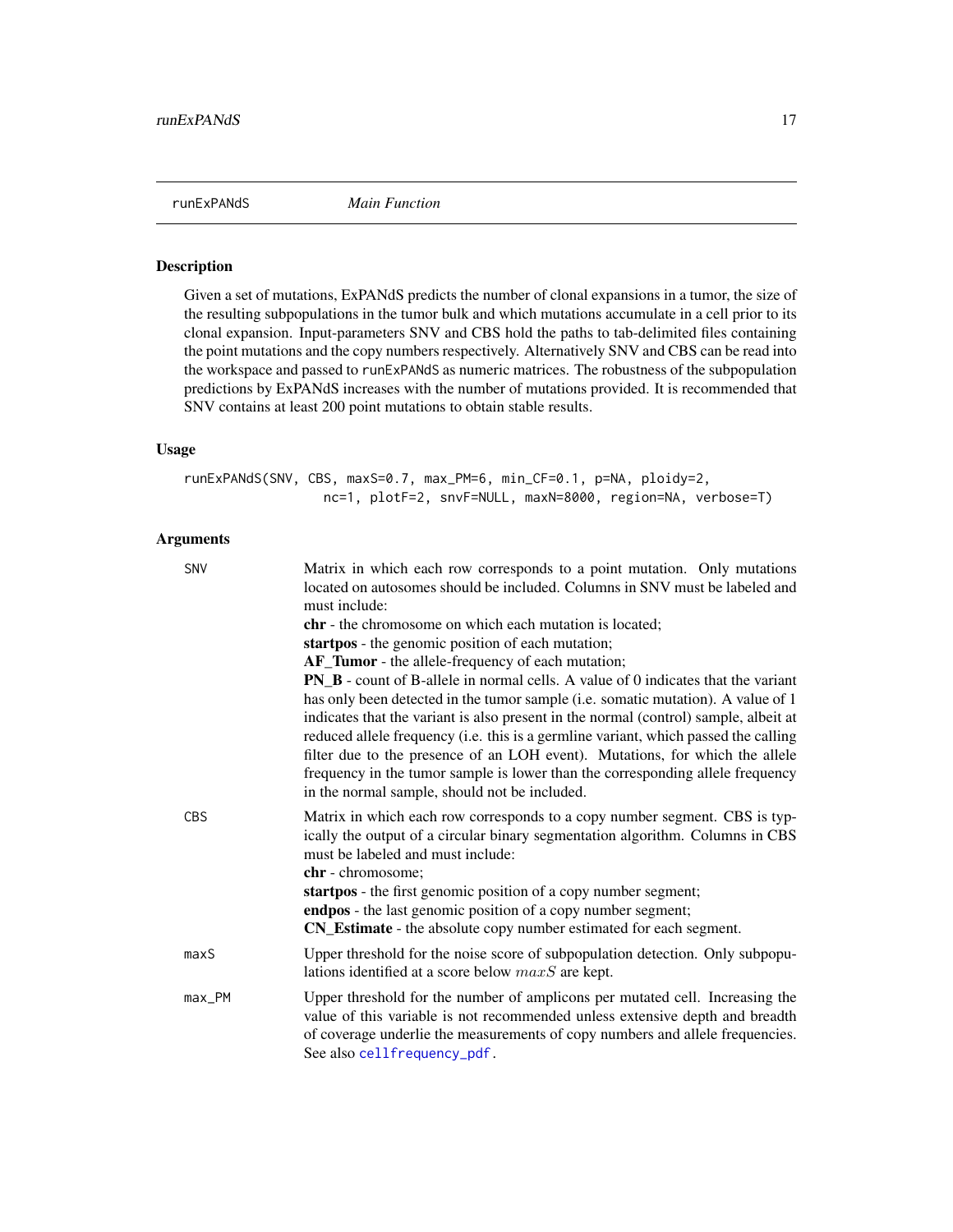| min_CF  | Lower boundary for the cellular prevalence interval of a mutated cell. Muta-<br>tions for which allele frequency $*$ copy number are below $min_{CellFreq}$ , are<br>excluded from further computation. Decreasing the value of this variable is not<br>recommended unless extensive depth and breadth of coverage underlie the mea-<br>surements of copy numbers and allele frequencies.                                                                                                                                             |
|---------|---------------------------------------------------------------------------------------------------------------------------------------------------------------------------------------------------------------------------------------------------------------------------------------------------------------------------------------------------------------------------------------------------------------------------------------------------------------------------------------------------------------------------------------|
| p       | Precision with which subpopulation size is predicted, a small value reflects a<br>high resolution and can lead to a higher number of predicted subpopulations.                                                                                                                                                                                                                                                                                                                                                                        |
| plotF   | Option for displaying a visual representation of the identified subpopulations (0<br>- no display; 1 - display subpopulation size; 2 - display subpopulation size and<br>phylogeny).                                                                                                                                                                                                                                                                                                                                                  |
| snvF    | Prefix of file to which predicted subpopulation composition will be saved. De-<br>fault: the name of the file from which mutations have been read or "out.expands"<br>if input mutations are not handed over as file path.                                                                                                                                                                                                                                                                                                            |
| maxN    | Upper limit for number of point mutations used during clustering. If number<br>of user supplied point mutations exceeds $maxN$ , the clustering of cellular fre-<br>quency distributions will be restricted to point mutations found within region.                                                                                                                                                                                                                                                                                   |
| region  | Regional boundary for mutations included during clustering. Matrix in which<br>each row corresponds to a genomic segment. Columns must include:<br>chr - the chromosome of the segment;<br>start - the first genomic position of the segment;<br>end - the last genomic position of the segment.<br>Default: SureSelectExome_hg19, comprising ca. 468 MB centered on the hu-<br>man exome. Alternative user supplied regions should also be coding regions, as<br>the selective pressure is higher as compared to non-coding regions. |
| ploidy  | The background ploidy of the sequenced sample (default: 2). Changing the<br>value of this parameter is not recommended. Dealing with cell lines or tumor<br>biopsies of very high $(>=0.95)$ tumor purity is a necessary but not sufficient<br>condition to change the value of this parameter.                                                                                                                                                                                                                                       |
| nc      | The number of nodes to be forked to run R in parallel.                                                                                                                                                                                                                                                                                                                                                                                                                                                                                |
| verbose | Give a more verbose output.                                                                                                                                                                                                                                                                                                                                                                                                                                                                                                           |
|         |                                                                                                                                                                                                                                                                                                                                                                                                                                                                                                                                       |

List with fields:

| finalSPs | Matrix of predicted subpopulations. Each row corresponds to a subpopulation<br>and each column contains information about that subpopulation, such as the size<br>in the sequenced tumor bulk (column <b>Mean Weighted</b> ) and the noise score at<br>which the subpopulation has been detected (column score). |
|----------|------------------------------------------------------------------------------------------------------------------------------------------------------------------------------------------------------------------------------------------------------------------------------------------------------------------|
| dm       | Matrix containing the input mutations with at least seven additional columns:<br><b>SP</b> - the subpopulation to which the point mutation has been assigned;<br><b>SP_cnv</b> - the subpopulation to which the CNV has been assigned (if an CNV                                                                 |
|          | exists at this locus);<br>$\%$ maxP - the confidence of mutation assignment.                                                                                                                                                                                                                                     |
|          | <b>f</b> - Deprecated. The maximum likelihood cellular prevalence of this point muta-<br>tion, before it has been assigned to SP. This value is based on the copy number                                                                                                                                         |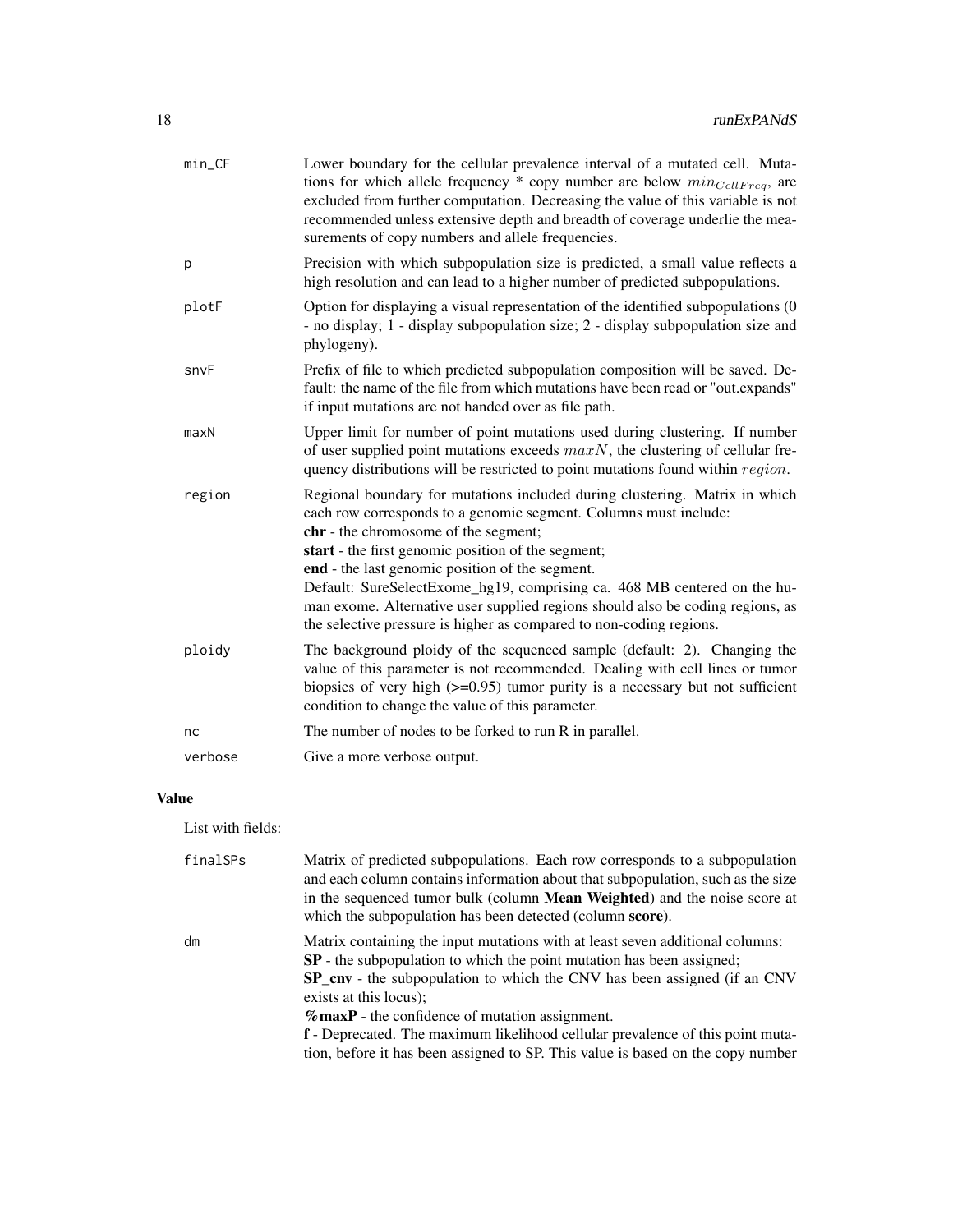<span id="page-18-0"></span>

|           | and allele frequency of the mutation exclusively and is independent of other<br>point mutations. Column SP is less sensitive to noise and considered the more<br>accurate estimation of cellular mutation prevalence.<br>PM - the total count of all alleles in the subpopulation harboring the point mu-<br>tation (SP).<br><b>PM_B</b> - the count of the B-allele in the subpopulation harboring the point mu-<br>tation (SP).<br><b>PM_cnv</b> - the total count of all alleles in the subpopulation harboring an CNV<br>$(SP$ cnv).<br><b>PM_B_cnv</b> - the count of the B-allele, in the CNV harboring subpopulation<br>$(SP$ cnv). |
|-----------|--------------------------------------------------------------------------------------------------------------------------------------------------------------------------------------------------------------------------------------------------------------------------------------------------------------------------------------------------------------------------------------------------------------------------------------------------------------------------------------------------------------------------------------------------------------------------------------------------------------------------------------------|
|           | If phylogeny reconstruction was successful, matrix includes one additional col-<br>umn for each subpopulation from the phylogeny, indicating whether or not the<br>point mutation is present in the corresponding subpopulation.                                                                                                                                                                                                                                                                                                                                                                                                           |
| densities | Matrix as obtained by computeCellFrequencyDistributions. Each row cor-<br>responds to a mutation and each column corresponds to a cellular frequency.<br>Each value $densities[i, j]$ represents the probability that mutation i is present<br>in a fraction f of cells, where f is given by: $\textit{colnames}(densities[, j]).$                                                                                                                                                                                                                                                                                                         |
| sp_cbs    | Matrix as obtained by assignQuantityToSP. Each row corresponds to a copy<br>number segment, e.g. as obtained from a circular binary segmentation algo-<br>rithm. Includes one additional column for each predicted subpopulation, con-<br>taining the copy number of each segment in the corresponding subpopulation.                                                                                                                                                                                                                                                                                                                      |
| tree      | An object of class "phylo" (library ape) as obtained by buildPhylo. Contains<br>the inferred phylogenetic relationships between subpopulations.                                                                                                                                                                                                                                                                                                                                                                                                                                                                                            |

#### Author(s)

Noemi Andor

#### References

Noemi Andor, Julie Harness, Sabine Mueller, Hans Werner Mewes and Claudia Petritsch. (2013) ExPANdS: Expanding Ploidy and Allele Frequency on Nested Subpopulations. Bioinformatics.

#### Examples

```
data(snv);
data(cbs);
maxS=2.5;
set.seed(4); idx=sample(1:nrow(snv), 60, replace=FALSE);
#out= runExPANdS(snv[idx,], cbs, maxS);
```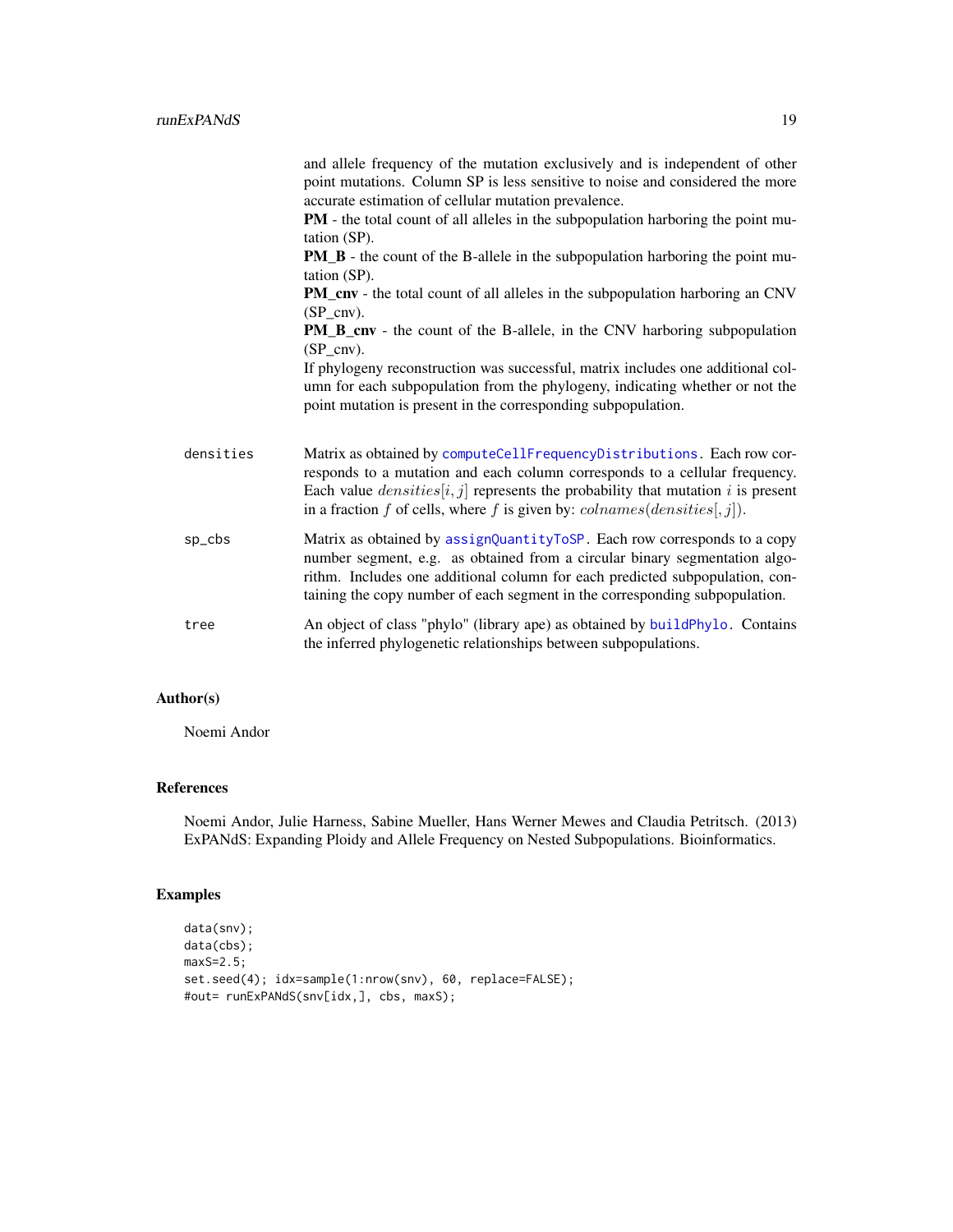#### Description

A total of 50 samples with various numbers of subpopulations per sample were simulated at variable noise rates and constant number of 200 mutations per sample.

#### Usage

data(simulation)

#### Format

List with 50 entries - one per simulated sample. Subpopulation composition can be predicted for each sample and the predictions compared to the the simulated entries:  $\textbf{snv}$  - the matrix of simulated point mutations (including ground truth columns  $SP^*$ ,  $PM^*$ ). cbs - the matrix of simulated copy number segments (including ground truth columns SP\*). spstats - matrix of subpopulation statistics (ground truth).

#### Examples

```
data(simulation)
snvcols=c("chr", "startpos", "CN_Estimate", "AF_Tumor","PN_B")
cbscols=c("chr", "startpos", "endpos")
sI=1:50;#set to 1:200 to run on entire simulation
#out=runExPANdS(simulation[[1]]$snv[sI,snvcols],simulation[[1]]$cbs[,cbscols],plotF = 0);
#truePhy=buildPhylo(simulation[[1]]$cbs,outF='truePhylo'); ##simulated
#predPhy=buildPhylo(out$sp_cbs,outF='truePhylo'); ##predicted
#par(mfrow=c(1,2))
#plot(truePhy$tree,cex=2,main='simulated')
#plot(predPhy$tree,cex=2,main='predicted')
```
snv *Single Nucleotide Variations*

#### Description

Somatic mutations and Loss of Heterozygosity (LOH) of a Glioblastoma tumor (TCGA-06-0152- 01).

#### Usage

data(snv)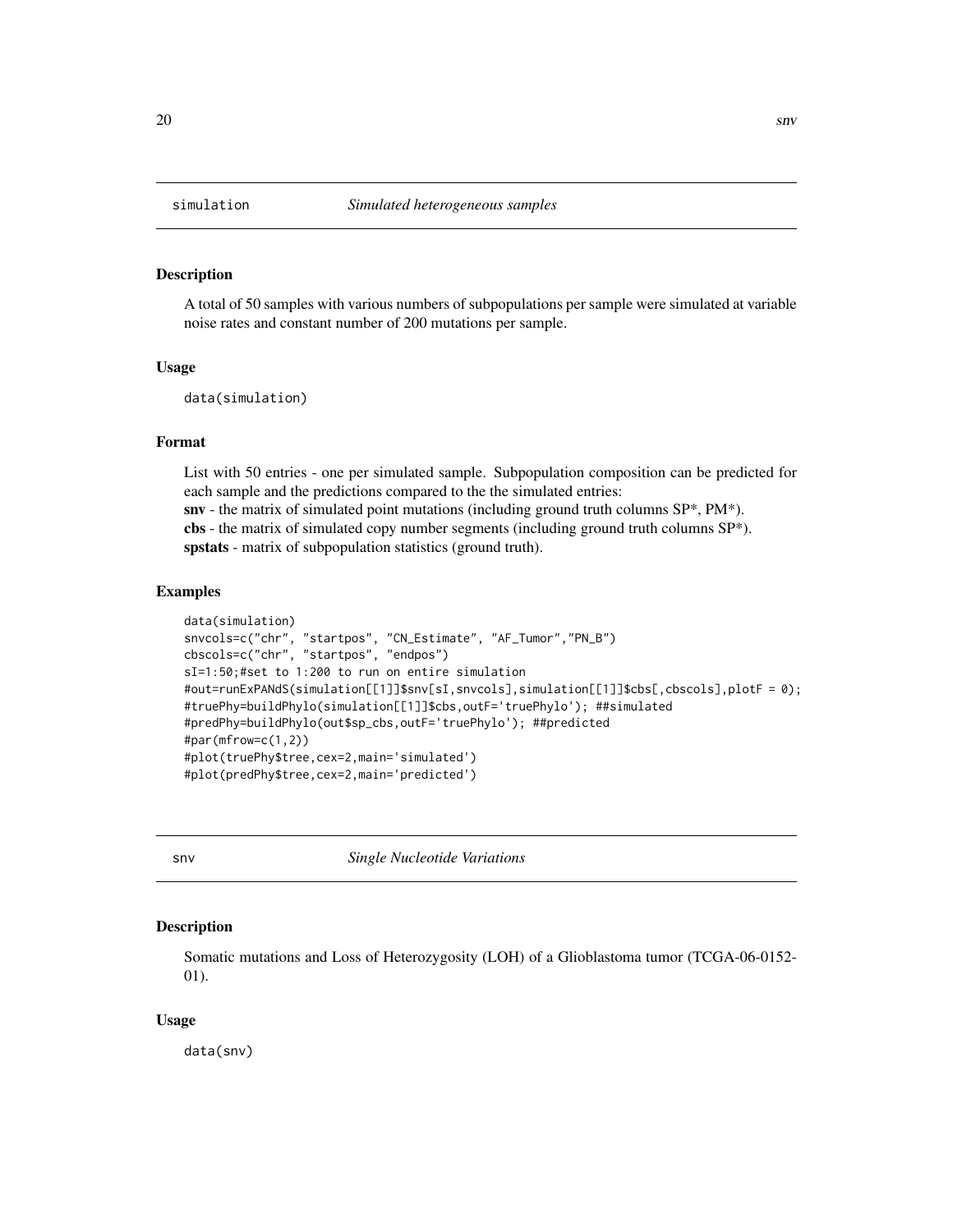$\mathbf{s}$ nv 21

#### Format

Numeric matrix with 773 rows (one per mutation) and 7 columns: chr - the chromosome startpos - genomic position endpos - same as above REF - ASCII code of the reference nucleotide (in hg18/hg19) ALT - ASCII code of the B-allele nucleotide AF\_Tumor - allele frequency of B-allele PN\_B - count of B-allele in normal cells. A value of 0 indicates that the mutation has only been detected in the tumor sample (i.e. somatic mutations). A value of 1 indicates that the variant is also present in the normal (control) sample, albeit at reduced allele frequency (i.e. this is a germline variant, which passed the calling filter due to the presence of an LOH event). Other mutations

#### Source

should not be included.

Data derived from The Cancer Genome Atlas (TCGA).